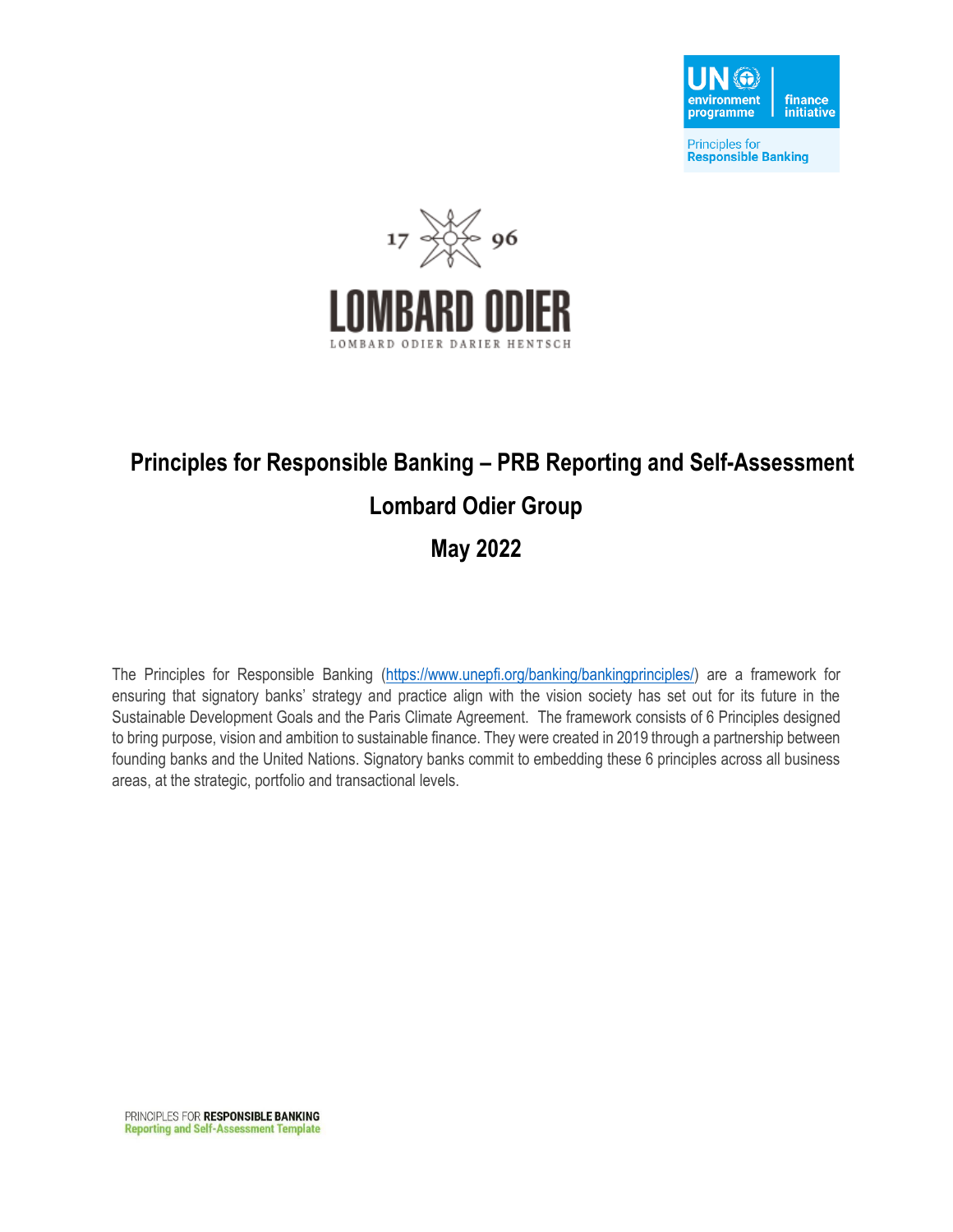### **Principle 1: Alignment**

| <b>Reporting and Self-Assessment</b><br><b>Requirements</b>                                                                                                                                                                                                                                                                                                          | High-level summary of bank's response                                                                                                                                                                                                                                                                                                                                                                                                                                                                                                                                                                                                                                                                                                                                                                                                                                                                                                                                                                                                                                                                                                                                                                                                                                                                            | <b>References</b>                                                                                                                                                                                                                                                                                      |  |
|----------------------------------------------------------------------------------------------------------------------------------------------------------------------------------------------------------------------------------------------------------------------------------------------------------------------------------------------------------------------|------------------------------------------------------------------------------------------------------------------------------------------------------------------------------------------------------------------------------------------------------------------------------------------------------------------------------------------------------------------------------------------------------------------------------------------------------------------------------------------------------------------------------------------------------------------------------------------------------------------------------------------------------------------------------------------------------------------------------------------------------------------------------------------------------------------------------------------------------------------------------------------------------------------------------------------------------------------------------------------------------------------------------------------------------------------------------------------------------------------------------------------------------------------------------------------------------------------------------------------------------------------------------------------------------------------|--------------------------------------------------------------------------------------------------------------------------------------------------------------------------------------------------------------------------------------------------------------------------------------------------------|--|
| We will align our business strategy to be consistent with and contribute to individuals' needs and society's goals, as<br>expressed in the Sustainable Development Goals, the Paris Climate Agreement and relevant national and regional<br>frameworks.                                                                                                              |                                                                                                                                                                                                                                                                                                                                                                                                                                                                                                                                                                                                                                                                                                                                                                                                                                                                                                                                                                                                                                                                                                                                                                                                                                                                                                                  |                                                                                                                                                                                                                                                                                                        |  |
| 1.1 Describe (high-level) your<br>bank's<br>business model, including the main<br>customer segments served, types of<br>products and services provided, the<br>main sectors and types of activities, and<br>relevant the<br>where<br>technologies<br>financed across the main geographies<br>in which your bank has operations or<br>provides products and services. | Lombard Odier is a global wealth and asset manager with CHF<br>358 bn clients assets at the end of 2021. An independent firm,<br>Lombard Odier is organised as a partnership and is wholly<br>owned and managed by its seven Managing Partners. Our<br>clients are private or institutional clients, and our sole business<br>is helping them manage their assets.<br>Founded in 1796, our global headquarters are located in<br>Geneva, Switzerland. We have offices in Geneva, Zurich,<br>Lausanne, Fribourg, Vevey, Abu Dhabi, Bermuda, Brussels,<br>Dubai, Frankfurt, Hong Kong, Johannesburg, London,<br>Luxembourg, Madrid, Milan, Nassau, New York, Panama, Paris,<br>Rotterdam, Sao Paolo, Singapore, Tel Aviv, and Tokyo.<br>Lombard Odier Group employs more than 2,500 people around<br>the world.                                                                                                                                                                                                                                                                                                                                                                                                                                                                                                    | Lombard Odier  <br><b>Swiss Private</b><br>Bank Since 1796<br>Offices   Private<br>Bank   Lombard<br>Odier<br>who we are $ $<br><b>Lombard Odier</b>                                                                                                                                                   |  |
| 1.2 Describe how your bank has aligned<br>and/or is planning to align its strategy to<br>be consistent with and contribute to<br>society's goals, as expressed in the<br>Sustainable<br>Development<br>Goals<br>(SDGs), the Paris Climate Agreement,<br>and relevant national and regional<br>frameworks.                                                            | Sustainability is at the core of our strategy. We strongly believe<br>that the world is undergoing profound changes and that we all<br>have a part to play in the transition to a more sustainable<br>economy. Numerous developments within our Group ensure the<br>continued integration of sustainability across our products and<br>services, and at a corporate level. As a certified B Corp since<br>2019, we take into account the social, environmental and<br>economic effects of our actions on all our stakeholders. As an<br>investor, we support the transition of our economies to more<br>inclusive and sustainable models. Sustainability is the single<br>biggest factor determining our engagement with companies<br>today. We believe that sustainability themes are increasingly<br>becoming a driver of risk and return.<br>In 2021, we launched our Target NetZero strategy to invest in<br>the transition, not merely today's low-carbon companies. We<br>also launched our Natural Capital strategy to focus on investing<br>in companies preserving or leveraging the regenerative power<br>of nature. Other related investment products include Climate<br>Bonds and our Climate Transition strategy. We have built what<br>we believe is a robust sustainability investment framework, | Rethink<br>Sustainability  <br>Lombard Odier<br>Corporate<br>Sustainability  <br><b>Lombard Odier</b><br>Lombard Odier -<br>Certified B<br>Corporation - B<br>Lab Global<br>Lombard Odier<br>Investment<br>Managers<br>launches four<br><b>Target Net Zero</b><br>strategies  <br><b>Lombard Odier</b> |  |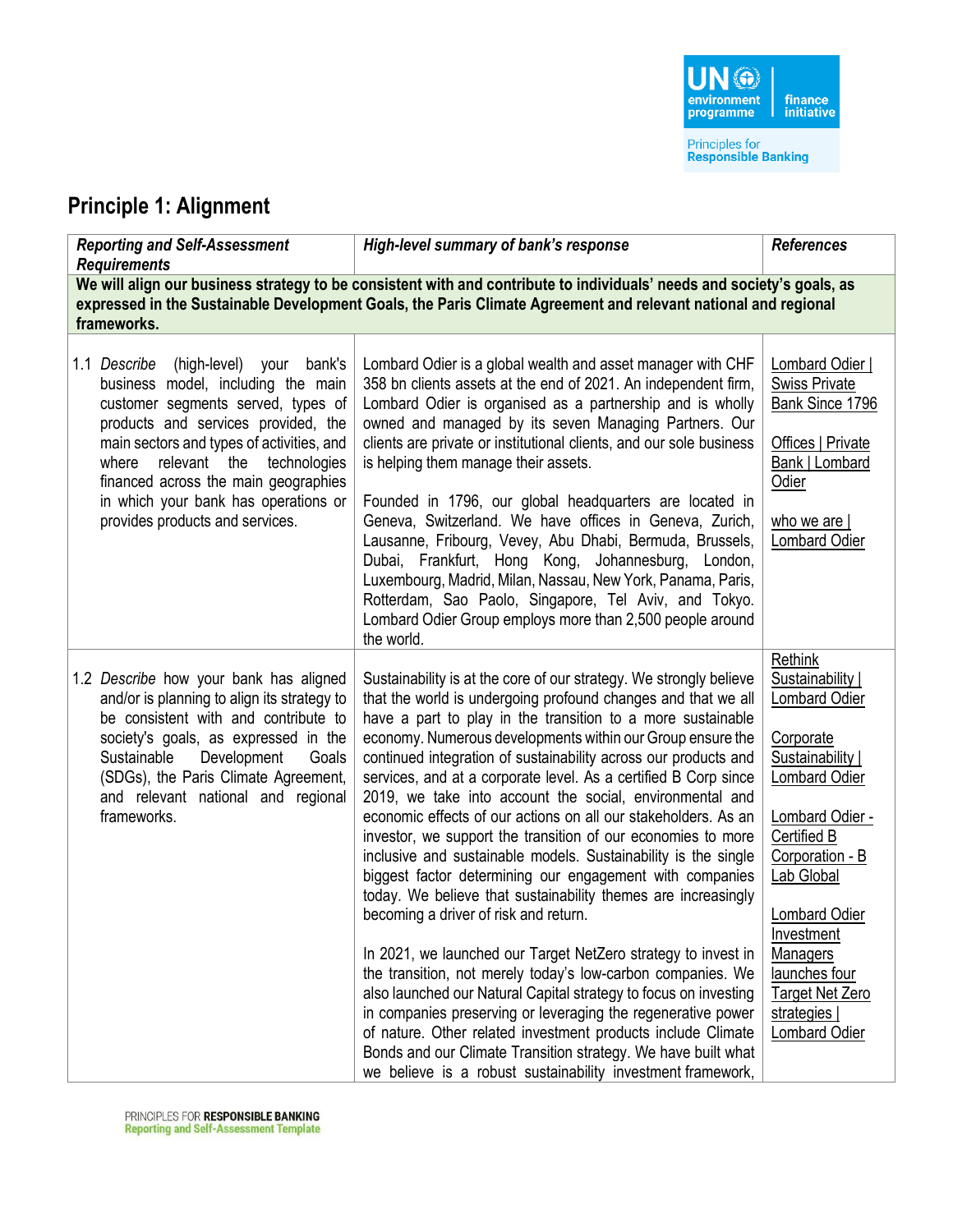

| identifying three systems changes that are central to the<br>transition from a WILD (wasteful, idle, lopsided and dirty) to a<br><b>CLIC™</b><br>(circular, lean, inclusive, clean) economy; a<br>transformation in food production, electrification, and the shift to<br>a circular economy for materials. We are conducting thematic<br>and industry research on these themes, which we believe will<br>shape risk, return and corporate success over the next decade. | Investing in<br><b>Natural Capital</b><br><b>Lombard Odier</b><br>CLIC™ Economy<br>Sustainable<br>Investment  <br>Lombard Odier |
|--------------------------------------------------------------------------------------------------------------------------------------------------------------------------------------------------------------------------------------------------------------------------------------------------------------------------------------------------------------------------------------------------------------------------------------------------------------------------|---------------------------------------------------------------------------------------------------------------------------------|
| In addition to shaping risk & return, we believe that these<br>themes and thus the transition to the CLIC™ economic model,<br>are instrumental in reshaping a sustainable tomorrow for<br>generations to come.<br>Our partnership with the University of Oxford has further<br>developed, allowing us to embed scientific insights into our<br>sustainability strategy and investment decisions at an even<br>deeper level.                                              | University of<br>Oxford and<br>Lombard Odier's<br>new study<br><b>Lombard Odier</b>                                             |
| As signatories to the UN PRB we have committed to the Group<br>achieving net zero by 2050. We have submitted an interim<br>carbon reduction target to the Net Zero Asset Managers<br>Initiative (NZAMI), which is due for publication in late May 2022.<br>As regards to our fund management business and investment                                                                                                                                                     | The Net Zero<br><b>Asset Managers</b><br>initiative - An<br>international<br>group of asset<br>managers<br>committed to         |
| selection process, we use investment stewardship to make a<br>positive contribution to the sustainable economic model. Our<br>overarching stewardship objectives are: 1) encourage<br>companies to align themselves with appropriate transition<br>pathways, 2) promote best-in-class business practices, and 3)<br>manage controversies. We employ the Oxford Martin Principles<br>for Climate-Conscious Investment to engage with investee                             | supporting the<br>goal of net zero<br>greenhouse gas<br>emissions<br>Stewardship  <br><b>Lombard Odier</b>                      |
| companies. Through the framework, we focus not only on<br>whether the firm has a commitment to a net business plan but<br>also on whether the company has a profitable net zero business<br>model.                                                                                                                                                                                                                                                                       | Corporate<br>Sustainability  <br><b>Lombard Odier</b>                                                                           |
| We have committed to net zero by 2030 for our own operations,<br>focusing on the four key axis of our carbon footprint: business<br>travel, energy, supply chain, and waste management. We also<br>aim to ensure that our new global headquarters in Geneva,<br>currently under construction, embody the highest possible<br>sustainability standards, both throughout the construction<br>process and thereafter.                                                       | Diversity and<br>inclusion   EDGE<br>certification  <br><b>Lombard Odier</b><br>Homepage -<br><b>EDGE</b><br>Certification      |
| Lombard Odier strives to provide an ethical and inclusive<br>workplace for all employees, as outlined in our Code of Conduct                                                                                                                                                                                                                                                                                                                                             | (edge-cert.org)                                                                                                                 |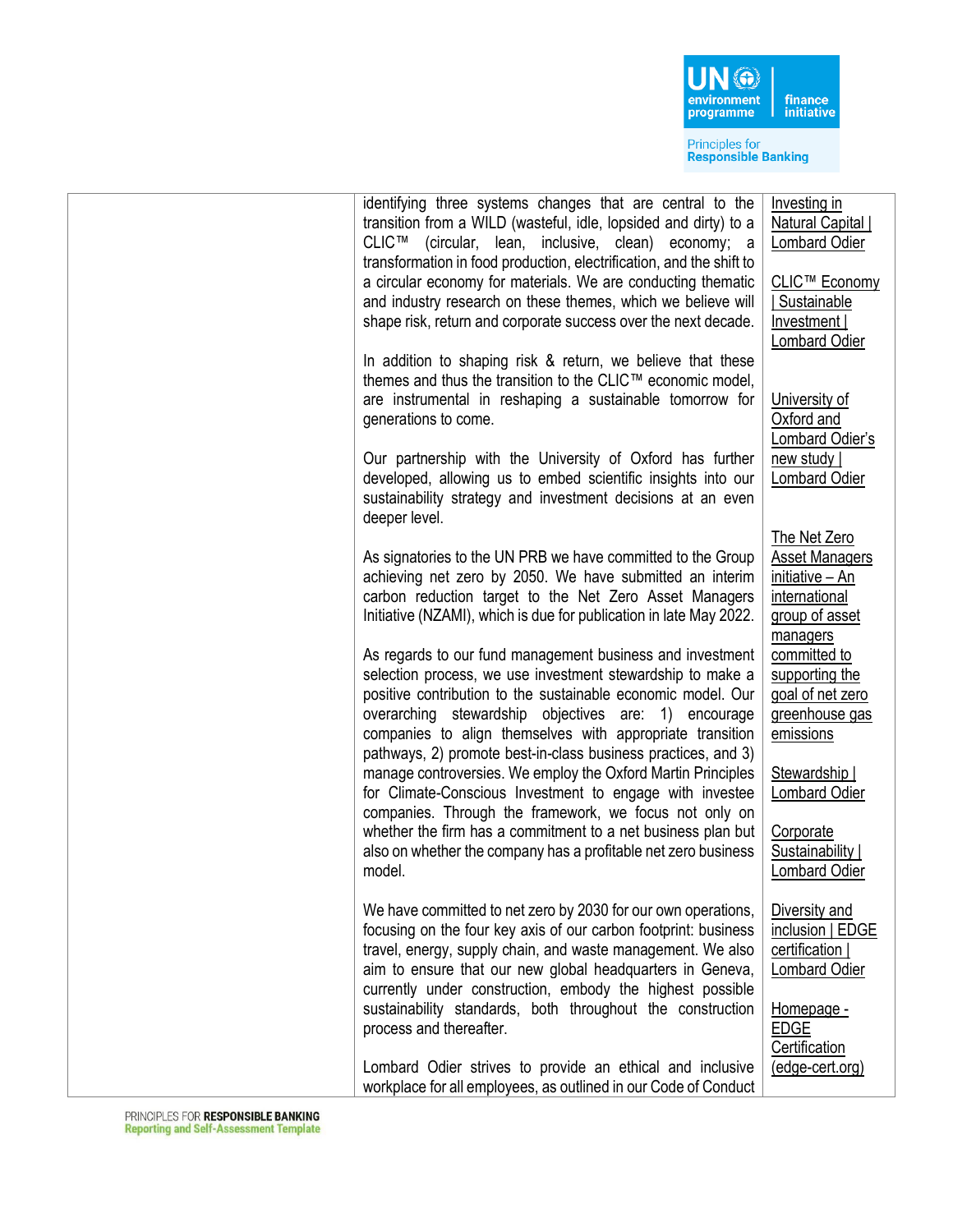

|  |  | and Shared Values and other internal policies. We are EDGE<br>certified since 2014 and were in 2021 awarded a higher level of<br>certification, recognising the progress the Group has made in<br>offering equal opportunities in the workplace. EDGE is a leading<br>global assessment methodology and business certification<br>standard for gender equality. Employee-related initiatives in<br>2021 include a gender pay gap analysis, audited by an<br>independent third party. We also extended paternity leave, and<br>ensured that our global Women's Leadership Programme<br>continues to support the Group's women in their career<br>progression. Lombard Odier's Gender Diversity Committee and<br>the LOIM Diversity and Inclusion Committee are key forces<br>supporting Lombard Odier's diversity efforts.<br>Long-term engagement and social impact are values at the core<br>of Lombard Odier throughout our history, defining our approach<br>to philanthropy. At the onset of the Covid-19 pandemic in 2020,<br>we launched the Covid-19 Relief Initiative to support and help<br>those most affected, such as the homeless and people suffering<br>from mental or physical disabilities. In 2021, we pursued actions<br>with a special focus on support to cultural institutions in<br>Switzerland. Our corporate foundation, Fondation Lombard<br>Odier, carries out the philanthropic activities of our Group and<br>its Managing Partners by funding forward-looking solutions to<br>pressing challenges with a focus on humanitarian affairs and<br>education. Since 2008, we also offer an umbrella foundation<br>solution through Fondation Philanthropia, which help its donors<br>carry out their philanthropic initiatives.<br>Our Group CSR Ambition provides a common framework for<br>Lombard Odier's corporate sustainability objectives interlinked<br>with our overall sustainability strategy. The Group CSR<br>Ambition frames how we manage our commercial, social and<br>environmental impact. | Principles_For_Cli<br>mate_Conscious_<br>Investment Feb2<br>018.pdf (ox.ac.uk)<br>Philanthropy  <br><b>Lombard Odier</b><br>Group CSR<br>Ambition_04.2021<br>EN.pdf<br>(lombardodier.co<br>m) |
|--|--|---------------------------------------------------------------------------------------------------------------------------------------------------------------------------------------------------------------------------------------------------------------------------------------------------------------------------------------------------------------------------------------------------------------------------------------------------------------------------------------------------------------------------------------------------------------------------------------------------------------------------------------------------------------------------------------------------------------------------------------------------------------------------------------------------------------------------------------------------------------------------------------------------------------------------------------------------------------------------------------------------------------------------------------------------------------------------------------------------------------------------------------------------------------------------------------------------------------------------------------------------------------------------------------------------------------------------------------------------------------------------------------------------------------------------------------------------------------------------------------------------------------------------------------------------------------------------------------------------------------------------------------------------------------------------------------------------------------------------------------------------------------------------------------------------------------------------------------------------------------------------------------------------------------------------------------------------------------------------------------------------------------------------------------|-----------------------------------------------------------------------------------------------------------------------------------------------------------------------------------------------|
|--|--|---------------------------------------------------------------------------------------------------------------------------------------------------------------------------------------------------------------------------------------------------------------------------------------------------------------------------------------------------------------------------------------------------------------------------------------------------------------------------------------------------------------------------------------------------------------------------------------------------------------------------------------------------------------------------------------------------------------------------------------------------------------------------------------------------------------------------------------------------------------------------------------------------------------------------------------------------------------------------------------------------------------------------------------------------------------------------------------------------------------------------------------------------------------------------------------------------------------------------------------------------------------------------------------------------------------------------------------------------------------------------------------------------------------------------------------------------------------------------------------------------------------------------------------------------------------------------------------------------------------------------------------------------------------------------------------------------------------------------------------------------------------------------------------------------------------------------------------------------------------------------------------------------------------------------------------------------------------------------------------------------------------------------------------|-----------------------------------------------------------------------------------------------------------------------------------------------------------------------------------------------|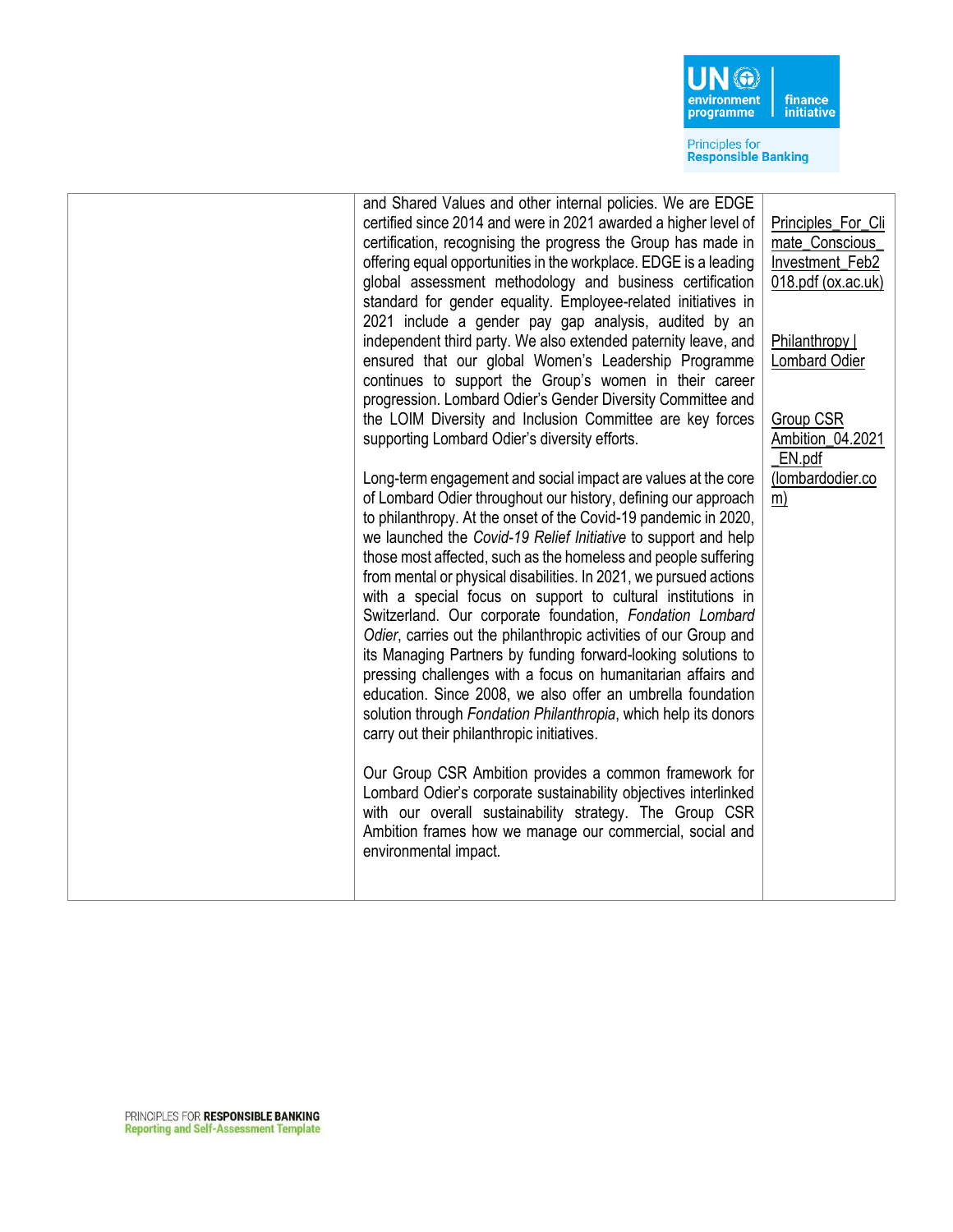## **Principle 2: Impact and Target Setting**

| <b>Reporting and Self-Assessment</b><br><b>Requirements</b>                                                                                                                                                                                                                                                                                                                                                                                                                                                                                                                                                                                                                                                                                                                                                                                                                                                                                                                                                                                                                                                                                                                                   | High-level summary of bank's response                                                                                                                                                                                                                                                                                                                                                                                                                                                                                                                                                                                                                                                                                                                                                                                                                                                                                                                                                                                                                                                                                                                                                                                                                                                                                                                                                                                                                                                                                                                                                                                                                                                                                                                                                                                                         | <b>References</b>                                                                                                                                                                                                                                                                                                                            |  |
|-----------------------------------------------------------------------------------------------------------------------------------------------------------------------------------------------------------------------------------------------------------------------------------------------------------------------------------------------------------------------------------------------------------------------------------------------------------------------------------------------------------------------------------------------------------------------------------------------------------------------------------------------------------------------------------------------------------------------------------------------------------------------------------------------------------------------------------------------------------------------------------------------------------------------------------------------------------------------------------------------------------------------------------------------------------------------------------------------------------------------------------------------------------------------------------------------|-----------------------------------------------------------------------------------------------------------------------------------------------------------------------------------------------------------------------------------------------------------------------------------------------------------------------------------------------------------------------------------------------------------------------------------------------------------------------------------------------------------------------------------------------------------------------------------------------------------------------------------------------------------------------------------------------------------------------------------------------------------------------------------------------------------------------------------------------------------------------------------------------------------------------------------------------------------------------------------------------------------------------------------------------------------------------------------------------------------------------------------------------------------------------------------------------------------------------------------------------------------------------------------------------------------------------------------------------------------------------------------------------------------------------------------------------------------------------------------------------------------------------------------------------------------------------------------------------------------------------------------------------------------------------------------------------------------------------------------------------------------------------------------------------------------------------------------------------|----------------------------------------------------------------------------------------------------------------------------------------------------------------------------------------------------------------------------------------------------------------------------------------------------------------------------------------------|--|
| We will continuously increase our positive impacts while reducing the negative impacts on, and managing the risks to,<br>people and environment resulting from our activities, products and services. To this end, we will set and publish targets<br>where we can have the most significant impacts.                                                                                                                                                                                                                                                                                                                                                                                                                                                                                                                                                                                                                                                                                                                                                                                                                                                                                         |                                                                                                                                                                                                                                                                                                                                                                                                                                                                                                                                                                                                                                                                                                                                                                                                                                                                                                                                                                                                                                                                                                                                                                                                                                                                                                                                                                                                                                                                                                                                                                                                                                                                                                                                                                                                                                               |                                                                                                                                                                                                                                                                                                                                              |  |
| Impact Analysis:<br>2.1<br>Show that your bank has identified<br>the areas in which it has its most<br>significant (potential) positive and<br>negative impact through an impact<br>analysis that fulfills the following<br>elements:<br>a) Scope: The bank's core<br>business areas,<br>products/services across the<br>main geographies that the bank<br>operates in have been as<br>described under 1.1. have been<br>considered in the scope of the<br>analysis.<br>Scale of Exposure: In identifying<br>b)<br>its areas of most significant<br>impact the bank has considered<br>where its core business/its<br>major activities lie in terms of<br>industries, technologies and<br>geographies.<br>Context & Relevance: Your<br>c)<br>bank has taken into account the<br>most relevant challenges and<br>priorities related to sustainable<br>development in the<br>countries/regions in which it<br>operates.<br>Scale and intensity/salience of impact:<br>d)<br>In identifying its areas of most<br>significant impact, the bank has<br>considered the scale and<br>intensity/salience of the (potential)<br>social, economic and environmental<br>impacts resulting from the bank's | Lombard Odier has an impact on the world around us through<br>our role as a global wealth and asset manager as well as<br>through our role as a corporate citizen.<br>When considering our impact on and responsibilities towards<br>our stakeholders, we look to several key global frameworks.<br>Lombard Odier is, for example, a signatory of the United<br>Nations Global Compact and supports its Ten Principles on<br>human rights, labour, the environment and anti-corruption. A<br>complete list of our participations and commitments can be<br>found in our "memberships, certifications and signatories"<br>section of our sustainability report.<br>As a global wealth and asset manager, our impact is through<br>our own products, such as investment funds and structured<br>products, and via our clients' investment decisions. We have<br>been integrating ESG criteria into our investment decisions for<br>25 years and we have a dedicated sustainability team, the<br>Sustainable Investment Research, Strategy and Stewardship<br>Team (SIRSS), of more than 20 people with diverse<br>experience ranging from policy, academia, data science to<br>SIRSS is responsible for<br>investment management.<br>identifying, analysing and mapping material sustainability<br>challenges likely to affect the long-term viability of companies'<br>business activities and models. It achieves this through a suite<br>of metrics to measure portfolio alignment and climate risk<br>exposure, and by conducting in depth thematic analysis. The<br>team is also responsible for stewardship and developing ESG<br>indicators to monitor business practises and controversies.<br>Lombard Odier's impact analysis is work in progress and will<br>be included in future PRB reports aligned with the expected<br>timeline. | Lombard Odier   UN<br><b>Global Compact</b><br>Corporate<br>Sustainability  <br>Lombard Odier<br>Rethink<br>Sustainability  <br><b>Lombard Odier</b><br>Sustainable<br>investing   Lombard<br>Odier<br>The Alliance to End<br>Plastic Waste and<br>Lombard Odier<br>Investment<br>Managers join<br>forces to launch<br>circular plastic fund |  |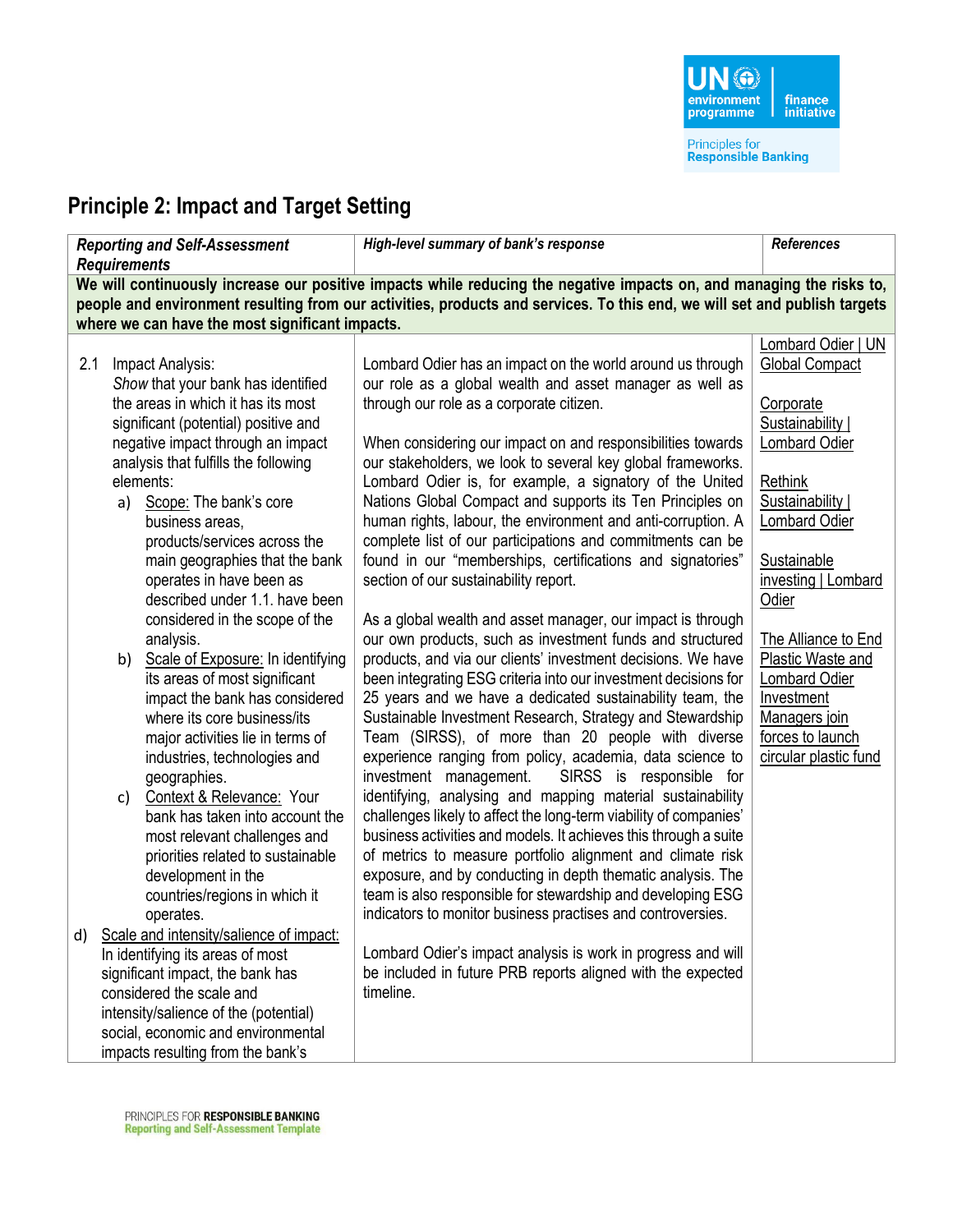

| activities and provision of products and<br>services.<br>(your bank should have engaged with<br>relevant stakeholders to help inform<br>your analysis under elements c) and<br>d))<br>Show that building on this analysis, the<br>bank has<br>• Identified and disclosed its areas of<br>most significant (potential) positive and<br>negative impact<br>• Identified strategic business<br>opportunities in relation to the increase<br>of positive impacts / reduction of<br>negative impacts                                                                                                                                                                                                                                                          | Please provide your bank's conclusion/statement if it has fulfilled the requirements regarding Impact Analysis.                                                                                                                                                                                                                                                                                                                                                                                                                                                                                                                                                                                                                                                                                                                                                                                                                                                                                                                                                                                                                                                                                                                                                                              |                                                                                                                                            |
|----------------------------------------------------------------------------------------------------------------------------------------------------------------------------------------------------------------------------------------------------------------------------------------------------------------------------------------------------------------------------------------------------------------------------------------------------------------------------------------------------------------------------------------------------------------------------------------------------------------------------------------------------------------------------------------------------------------------------------------------------------|----------------------------------------------------------------------------------------------------------------------------------------------------------------------------------------------------------------------------------------------------------------------------------------------------------------------------------------------------------------------------------------------------------------------------------------------------------------------------------------------------------------------------------------------------------------------------------------------------------------------------------------------------------------------------------------------------------------------------------------------------------------------------------------------------------------------------------------------------------------------------------------------------------------------------------------------------------------------------------------------------------------------------------------------------------------------------------------------------------------------------------------------------------------------------------------------------------------------------------------------------------------------------------------------|--------------------------------------------------------------------------------------------------------------------------------------------|
|                                                                                                                                                                                                                                                                                                                                                                                                                                                                                                                                                                                                                                                                                                                                                          | Lombard Odier's impact analysis is work in progress and will be reported in line with the PRB timeline.                                                                                                                                                                                                                                                                                                                                                                                                                                                                                                                                                                                                                                                                                                                                                                                                                                                                                                                                                                                                                                                                                                                                                                                      |                                                                                                                                            |
|                                                                                                                                                                                                                                                                                                                                                                                                                                                                                                                                                                                                                                                                                                                                                          |                                                                                                                                                                                                                                                                                                                                                                                                                                                                                                                                                                                                                                                                                                                                                                                                                                                                                                                                                                                                                                                                                                                                                                                                                                                                                              |                                                                                                                                            |
| <b>Target Setting</b><br>$2.2\phantom{0}$<br>Show that the bank has set and<br>published a minimum of two<br>Specific, Measurable (can be<br>qualitative or quantitative),<br>Achievable, Relevant and Time-<br>bound (SMART) targets, which<br>address at least two of the<br>identified "areas of most<br>significant impact", resulting from<br>the bank's activities and provision<br>of products and services.<br>Show that these targets are linked<br>to and drive alignment with and<br>greater contribution to appropriate<br>Sustainable Development Goals,<br>the goals of the Paris Agreement,<br>and other relevant international.<br>national or regional frameworks.<br>The bank should have identified a<br>baseline (assessed against a | This item will be developed within the time framework<br>proposed for PRB signatories.<br>We are in the process of setting an interim carbon emissions<br>reduction target for Lombard Odier Investment Managers<br>(LOIM), under NZAMI. This commits us to use to the tools<br>available to us to promote decarbonisation in the real<br>economy in line with a 1.5°C pathway. This target will be<br>framed in terms of the Implied Temperature Rise (ITR) of our<br>AUM. ITR answers the question of what the resulting global<br>warming would be if every company in the economy acted with<br>the same level of ambition as the companies in our portfolio.<br>It takes account of differences in the decarbonisation<br>roadmaps available for different sector, to avoid penalising<br>transitioning companies in high-emitting sectors.<br>At COP26, we signed an open letter committing ourselves to<br>strive towards eliminating commodity-driven deforestation<br>from our investment and lending portfolios by 2025. By 2023,<br>we have pledged to disclose our deforestation risk and<br>mitigation activities in our portfolios. We have built a metric to<br>assess deforestation risk internally and will be using this to<br>guide stewardship with 'at risk' companies. | DFF-Commitment-<br>Letter-.pdf<br>(unfccc.int)<br><b>LOIM - Designing</b><br>Temperature<br>Alignment<br>Metrics.pdf<br>(lombardodier.com) |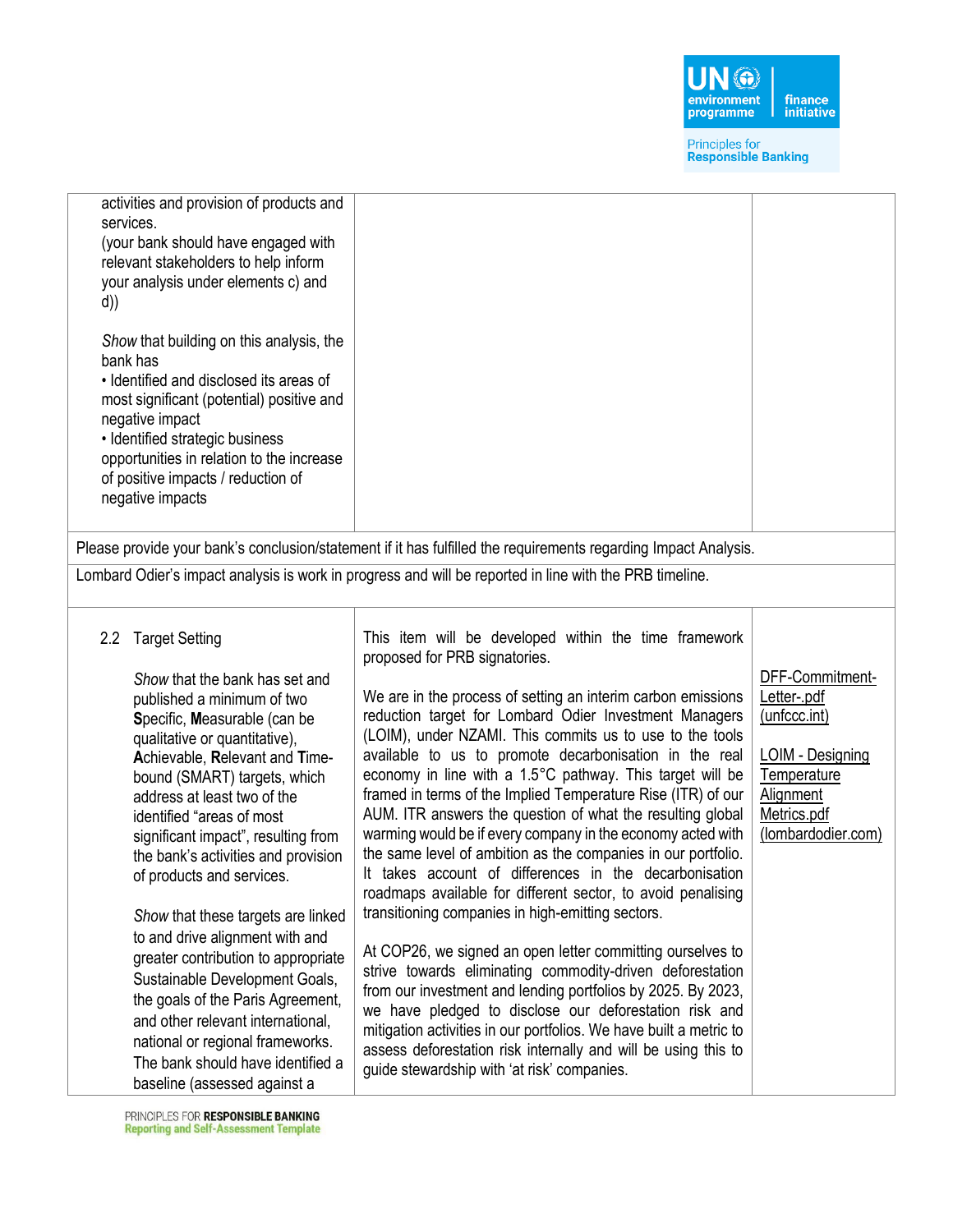

| particular year) and have set<br>targets against this baseline.                                                                                                                  |                                                                                                                         |  |  |
|----------------------------------------------------------------------------------------------------------------------------------------------------------------------------------|-------------------------------------------------------------------------------------------------------------------------|--|--|
| Show that the bank has analysed<br>and acknowledged significant                                                                                                                  |                                                                                                                         |  |  |
| (potential) negative impacts of the<br>set targets on other dimensions of                                                                                                        |                                                                                                                         |  |  |
| the SDG/climate change/society's<br>goals and that it has set out                                                                                                                |                                                                                                                         |  |  |
| relevant actions to mitigate those                                                                                                                                               |                                                                                                                         |  |  |
| as far as feasible to maximize the<br>net positive impact of the set                                                                                                             |                                                                                                                         |  |  |
| targets.                                                                                                                                                                         |                                                                                                                         |  |  |
|                                                                                                                                                                                  | Please provide your bank's conclusion/statement if it has fulfilled the requirements regarding Target Setting.          |  |  |
|                                                                                                                                                                                  | Lombard Odier's target setting is work in progress and will be reported in line with the PRB timeline.                  |  |  |
| 2.3 Plans for Target Implementation<br>and Monitoring<br>Show that your bank has defined<br>actions and milestones to meet<br>the set targets.<br>Show that your bank has put in | This item will be developed within the time framework<br>proposed for PRB signatories.                                  |  |  |
| place the means to measure and<br>monitor progress against the set<br>targets. Definitions of key<br>performance indicators, any                                                 |                                                                                                                         |  |  |
| changes in these definitions, and<br>any rebasing of baselines should                                                                                                            |                                                                                                                         |  |  |
| be transparent.                                                                                                                                                                  |                                                                                                                         |  |  |
| Please provide your bank's conclusion/statement if it has fulfilled the requirements regarding Plans for Target Implementation and<br>Monitoring.                                |                                                                                                                         |  |  |
|                                                                                                                                                                                  | Lombard Odier's plans for target implementation is work in progress and will be reported in line with the PRB timeline. |  |  |

 $\overline{\phantom{a}}$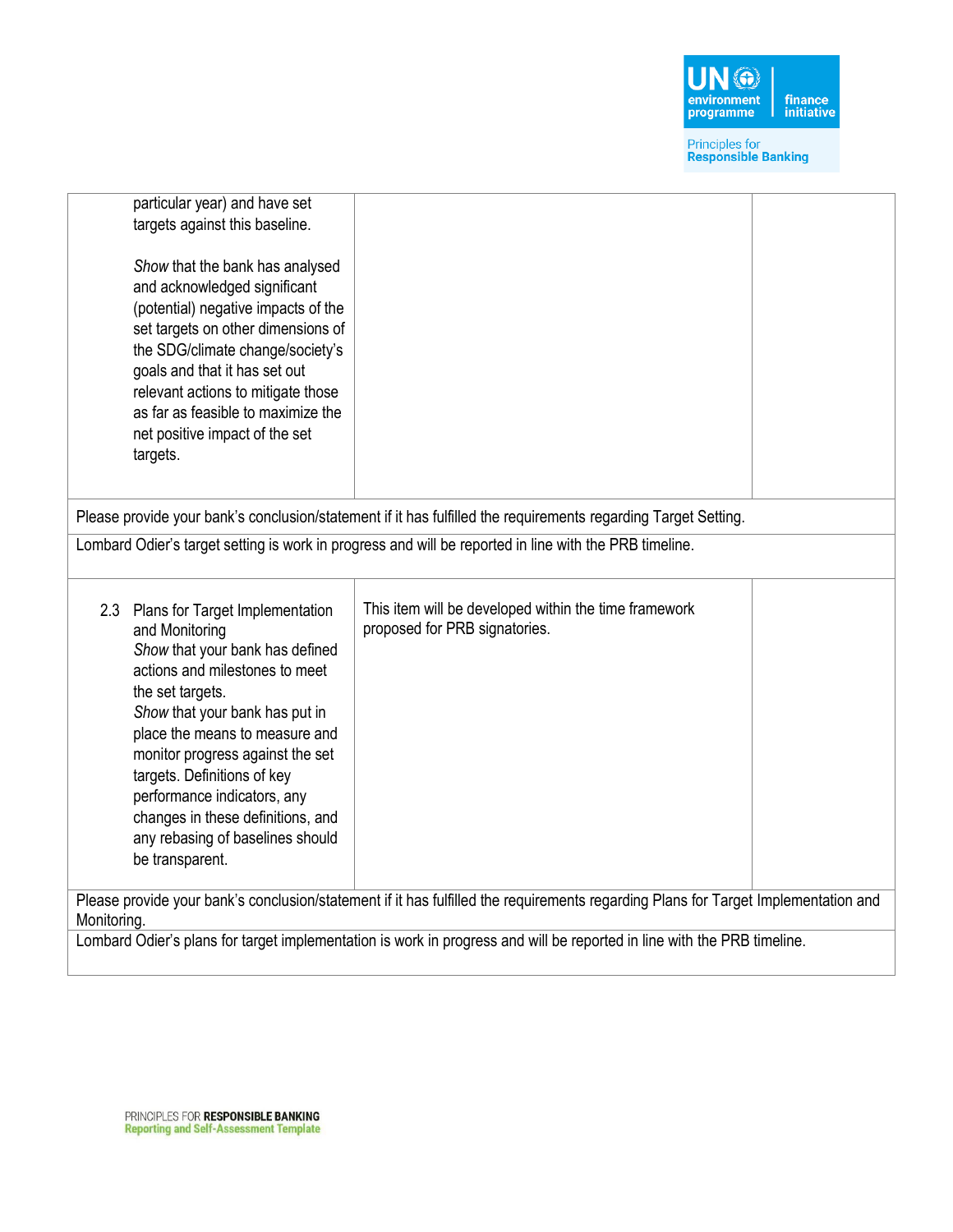

| 2.4                                                                                                                             | Progress on Implementing<br>Targets                                                                                                                                                                                                                                                                                                                                                                                                                                          | To be reported aligned with 2.2 and 2.3 above. |  |
|---------------------------------------------------------------------------------------------------------------------------------|------------------------------------------------------------------------------------------------------------------------------------------------------------------------------------------------------------------------------------------------------------------------------------------------------------------------------------------------------------------------------------------------------------------------------------------------------------------------------|------------------------------------------------|--|
|                                                                                                                                 | For each target separately:                                                                                                                                                                                                                                                                                                                                                                                                                                                  |                                                |  |
|                                                                                                                                 | Show that your bank has<br>implemented the actions it had<br>previously defined to meet the set<br>target.                                                                                                                                                                                                                                                                                                                                                                   |                                                |  |
|                                                                                                                                 | Or explain why actions could not<br>be implemented / needed to be<br>changed and how your bank is<br>adapting its plan to meet its set<br>target.<br>Report on your bank's progress<br>over the last 12 months (up to 18<br>months in your first reporting after<br>becoming a signatory) towards<br>achieving each of the set targets<br>and the impact your progress<br>resulted in. (where feasible and<br>appropriate, banks should include<br>quantitative disclosures) |                                                |  |
| Please provide your bank's conclusion/statement if it has fulfilled the requirements regarding Progress on Implementing Targets |                                                                                                                                                                                                                                                                                                                                                                                                                                                                              |                                                |  |
| Lombard Odier's progress on implementing targets will be reported in line with the PRB timeline.                                |                                                                                                                                                                                                                                                                                                                                                                                                                                                                              |                                                |  |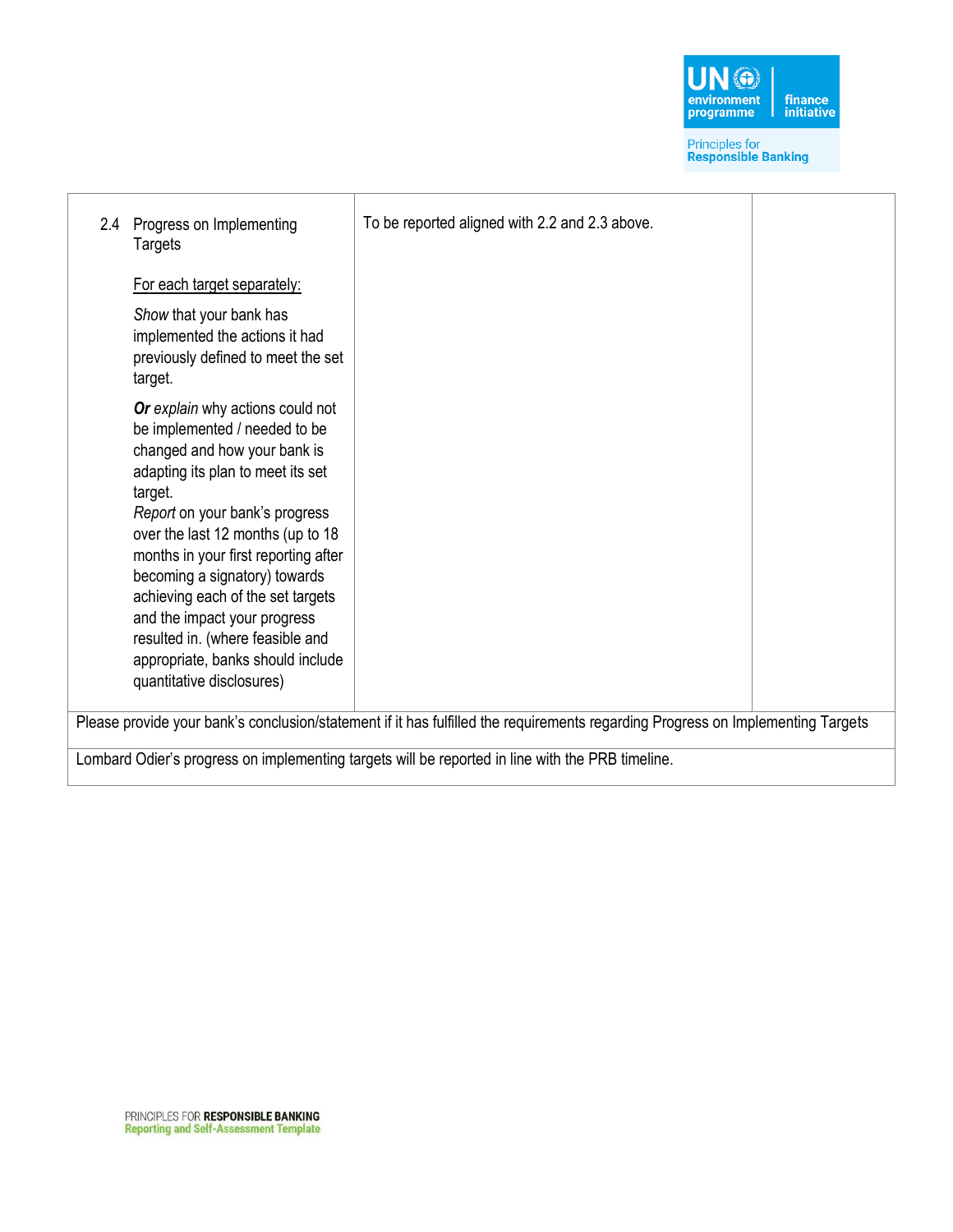

### **Principle 3: Clients and Customers**

| <b>Reporting and Self-Assessment</b><br><b>Requirements</b>                                                                                                                                                                                                                                                                                                      | High-level summary of bank's response                                                                                                                                                                                                                                                                                                                                                                                                                                                                                                                                                                                                                                                                                                                                                                                                                                                                                                                                                                | <b>References</b>                                                                                   |  |
|------------------------------------------------------------------------------------------------------------------------------------------------------------------------------------------------------------------------------------------------------------------------------------------------------------------------------------------------------------------|------------------------------------------------------------------------------------------------------------------------------------------------------------------------------------------------------------------------------------------------------------------------------------------------------------------------------------------------------------------------------------------------------------------------------------------------------------------------------------------------------------------------------------------------------------------------------------------------------------------------------------------------------------------------------------------------------------------------------------------------------------------------------------------------------------------------------------------------------------------------------------------------------------------------------------------------------------------------------------------------------|-----------------------------------------------------------------------------------------------------|--|
| We will work responsibly with our clients and our customers to encourage sustainable practices and enable economic<br>activities that create shared prosperity for current and future generations.                                                                                                                                                               |                                                                                                                                                                                                                                                                                                                                                                                                                                                                                                                                                                                                                                                                                                                                                                                                                                                                                                                                                                                                      |                                                                                                     |  |
| 3.1 Provide an overview of the policies<br>and practices your bank has in<br>place and/or is planning to put in<br>place to promote responsible<br>relationships with its customers.<br>This should include high-level<br>information on any programmes<br>and actions implemented (and/or<br>planned), their scale and, where<br>possible, the results thereof. | Our Group Code of Conduct and Shared Values sets out the<br>key principles and practices that define our behaviour, the way<br>we do business and share values. We apply these values to<br>all aspects of our business.<br>The Principles of the Code are grouped into seven core<br>values, which underpin Lombard Odier's approach to doing<br>business:<br>We act with integrity<br>$\overline{\phantom{a}}$<br>We respect our clients<br>We avoid conflicts of interest<br>$\overline{\phantom{a}}$<br>We protect the reputation of our firm<br>$\overline{\phantom{a}}$<br>We respect the individual<br>$\overline{\phantom{a}}$<br>We are open and honest in our communication<br>$\overline{\phantom{0}}$<br>We are committed to the common good<br>$\overline{\phantom{a}}$<br>In addition to our Code of Conduct and Shared Values, all<br>employees are required to follow annual compulsory training<br>that, in general, is of regulatory nature (risk, legal, compliance,<br>$etc.$ ). | <b>Lombard Odier</b><br>Group Code of<br>Conduct and<br><b>Shared Values</b><br>(internal document) |  |
|                                                                                                                                                                                                                                                                                                                                                                  |                                                                                                                                                                                                                                                                                                                                                                                                                                                                                                                                                                                                                                                                                                                                                                                                                                                                                                                                                                                                      |                                                                                                     |  |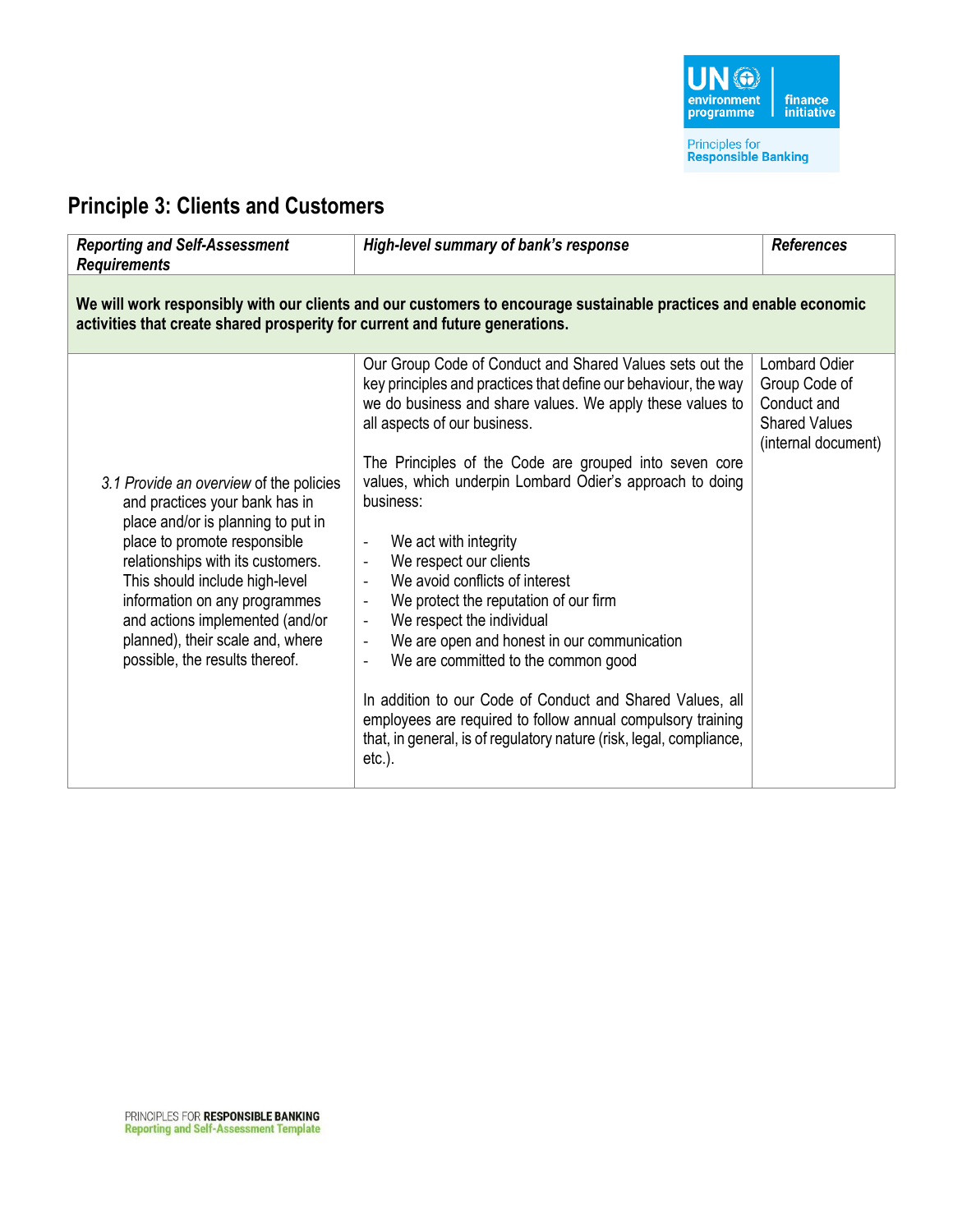

|                                                                                                                                                                                                                                                                                                                                                            | Lombard Odier is a signatory of the six United Nations<br>Principles for Responsible Investing since 2007 and we are<br>committed to developing our business in line with these                                                                                                                                                                                                                                                                                                                                                                                                                                                                                                                                                                                                                                                                                                                                                                                                                                                                                                                                                                                                                                                                                                                                               | Working towards a<br>net-zero world  <br>Lombard Odier                                                                                                                                                                        |
|------------------------------------------------------------------------------------------------------------------------------------------------------------------------------------------------------------------------------------------------------------------------------------------------------------------------------------------------------------|-------------------------------------------------------------------------------------------------------------------------------------------------------------------------------------------------------------------------------------------------------------------------------------------------------------------------------------------------------------------------------------------------------------------------------------------------------------------------------------------------------------------------------------------------------------------------------------------------------------------------------------------------------------------------------------------------------------------------------------------------------------------------------------------------------------------------------------------------------------------------------------------------------------------------------------------------------------------------------------------------------------------------------------------------------------------------------------------------------------------------------------------------------------------------------------------------------------------------------------------------------------------------------------------------------------------------------|-------------------------------------------------------------------------------------------------------------------------------------------------------------------------------------------------------------------------------|
|                                                                                                                                                                                                                                                                                                                                                            | principles.<br>We have incorporated ESG criteria into investment analysis<br>and decision-making processes for 25 years, and we have<br>developed our own proprietary models to ensure that we<br>benefit from the most robust, decision-relevant information<br>possible. We are an active owner with sustainability criteria<br>incorporated in ownership policies and practices.<br>Over the past year, we have significantly expanded our in-<br>house sustainable investment expertise and resources to<br>continually enhance our ability to help clients position their<br>portfolios for the transition to a sustainable economy across<br>asset classes.                                                                                                                                                                                                                                                                                                                                                                                                                                                                                                                                                                                                                                                             | <b>Building Bridges:</b><br>Where Finance and<br>SDGs Connect -<br>Home<br><b>Towards</b><br><b>Sustainability Funds</b><br>Memo_Mar22.pdf<br>(lombardodier.com)<br>LOIM_Stewardship<br>Report_2020.pdf<br>(lombardodier.com) |
| 3.2 Describe how your bank has<br>worked with and/or is planning to<br>work with its clients and customers<br>to encourage sustainable practices<br>and enable sustainable economic<br>activities. This should include<br>information on actions<br>planned/implemented, products and<br>services developed, and, where<br>possible, the impacts achieved. | We review each client's portfolio to incorporate sustainability<br>targets in line with the client's values and targets. We integrate<br>a number of restrictions and exclusions into our clients'<br>portfolios:<br>SRI restrictions on tobacco, coal and<br>$\bullet$<br>unconventional oil & gas, and level 5 controversies.<br>Our policy specifically places a restriction on<br>investment in companies that derive more than 10%<br>of their revenues from thermal coal extraction, more<br>than 10% of their revenues from coal power<br>generation or more than 10% in aggregate of their<br>revenues from any of tar sands, shale oil and gas,<br>and artic oil and exploration.<br>Monitoring exposure of stocks ranked in the bottom<br>$\bullet$<br>two ESG quartiles on a GICS sector level 2 basis.<br>Monitoring overall portfolio compliance with the<br>investment process using internal benchmarks to<br>compare holdings.<br>Exclusions of controversial weapons and essential<br>food commodities.<br>For selected actively managed funds that obtained the<br>Central Labelling Agency (CLA) Towards Sustainability label,<br>we are applying a higher bar of restrictions.<br>In line with our commitment to stewardship and transparency,<br>we disclose our proxy voting records on a retrospective | The Zero-Hour<br>Sessions   Lombard<br>Odier<br>CLIC™ academy  <br>sustainable<br>investing   Lombard<br>Odier<br><b>Building Bridges:</b><br>Where Finance and<br>SDGs Connect -<br>Home                                     |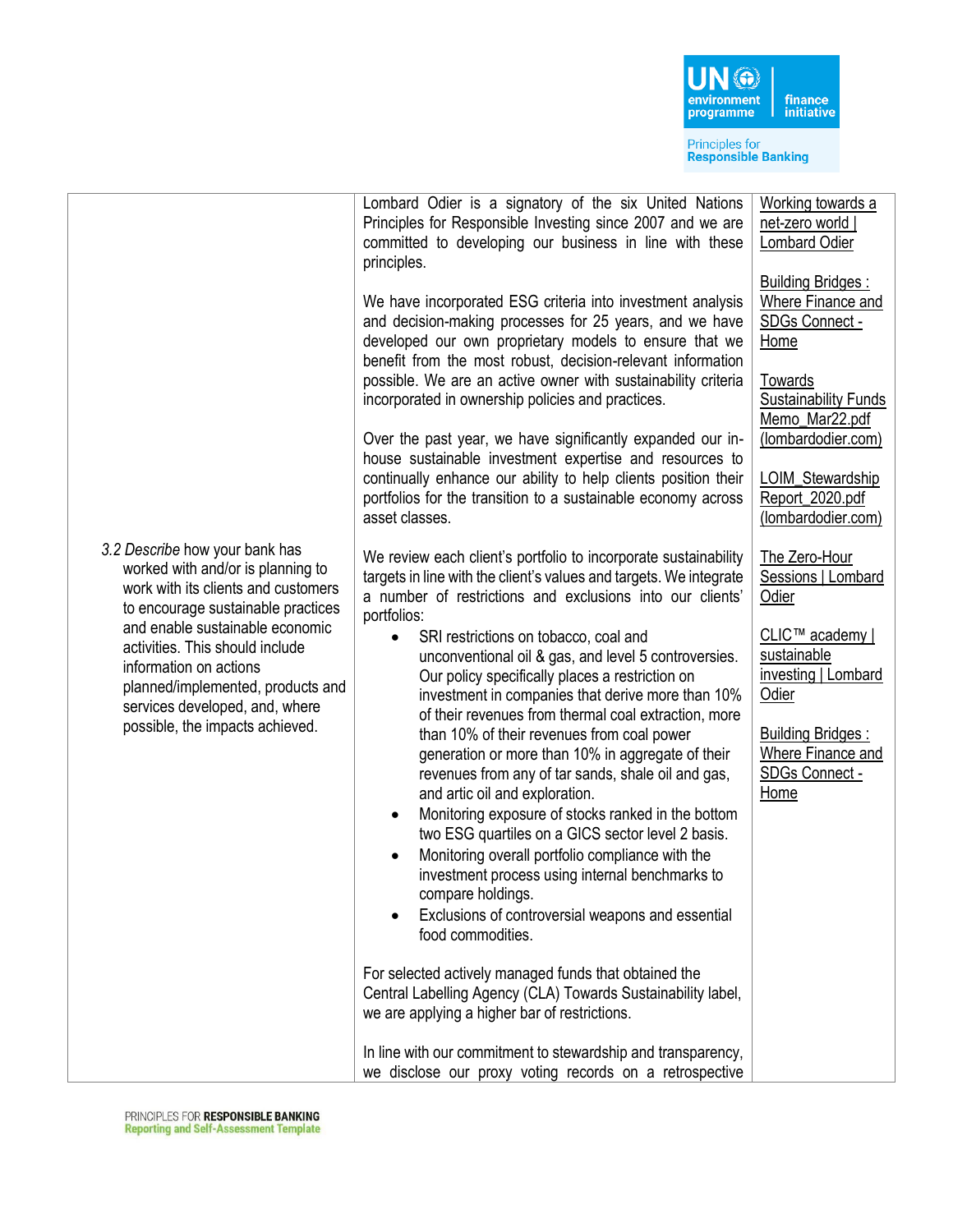

| We engage actively with our clients on sustainability issues<br>that relate to their portfolios and to an overall view on the<br>economy and sustainability trends. We inform via meetings,<br>in-person events and webinars, as well as via regular<br>newsletters and other communication channels.<br>Lombard Odier is a certified B Corp, and we frequently engage<br>with our clients on the subject of B Corp certification, the<br>holistic approach of the B Corp movement and how it pushes<br>companies toward a sustainable transition.<br>We aim to be thought leaders in the transition to a sustainable<br>economic model, and have in the past 12 months engaged<br>with our clients and other stakeholders through our<br>participation in COP26. We hosted the Zero-Hour Sessions, a<br>series of events exploring the power of nature, the importance<br>of policy, and how companies and sectors need to<br>decarbonise to reach net zero. We are a founding and active<br>organiser of Building Bridges, a four-day event in Geneva<br>bringing together stakeholders representing the financial<br>sector, governments, UN agencies, NGOs, and academia,<br>who came together around the shared vision of making<br>finance a catalyst for change. We are currently running a<br>series of executive education sessions on sustainable<br>investment with our partners at the University of Oxford. We<br>see this as an opportunity to communicate to our clients that<br>the transition to a circular, lean, inclusive and clean economy<br>holds great commercial opportunity, and that they can be part<br>of that transformation. | quarterly basis. We also publish an annual Stewardship<br>Report where we describe our stewardship work, in alignment<br>with the Financial Reporting Council's 2020 Stewardship<br>Code. (This paragraph refers to LOIM only). |  |
|-------------------------------------------------------------------------------------------------------------------------------------------------------------------------------------------------------------------------------------------------------------------------------------------------------------------------------------------------------------------------------------------------------------------------------------------------------------------------------------------------------------------------------------------------------------------------------------------------------------------------------------------------------------------------------------------------------------------------------------------------------------------------------------------------------------------------------------------------------------------------------------------------------------------------------------------------------------------------------------------------------------------------------------------------------------------------------------------------------------------------------------------------------------------------------------------------------------------------------------------------------------------------------------------------------------------------------------------------------------------------------------------------------------------------------------------------------------------------------------------------------------------------------------------------------------------------------------------------------------------------------------------------------------|---------------------------------------------------------------------------------------------------------------------------------------------------------------------------------------------------------------------------------|--|
|                                                                                                                                                                                                                                                                                                                                                                                                                                                                                                                                                                                                                                                                                                                                                                                                                                                                                                                                                                                                                                                                                                                                                                                                                                                                                                                                                                                                                                                                                                                                                                                                                                                             |                                                                                                                                                                                                                                 |  |
|                                                                                                                                                                                                                                                                                                                                                                                                                                                                                                                                                                                                                                                                                                                                                                                                                                                                                                                                                                                                                                                                                                                                                                                                                                                                                                                                                                                                                                                                                                                                                                                                                                                             |                                                                                                                                                                                                                                 |  |
|                                                                                                                                                                                                                                                                                                                                                                                                                                                                                                                                                                                                                                                                                                                                                                                                                                                                                                                                                                                                                                                                                                                                                                                                                                                                                                                                                                                                                                                                                                                                                                                                                                                             |                                                                                                                                                                                                                                 |  |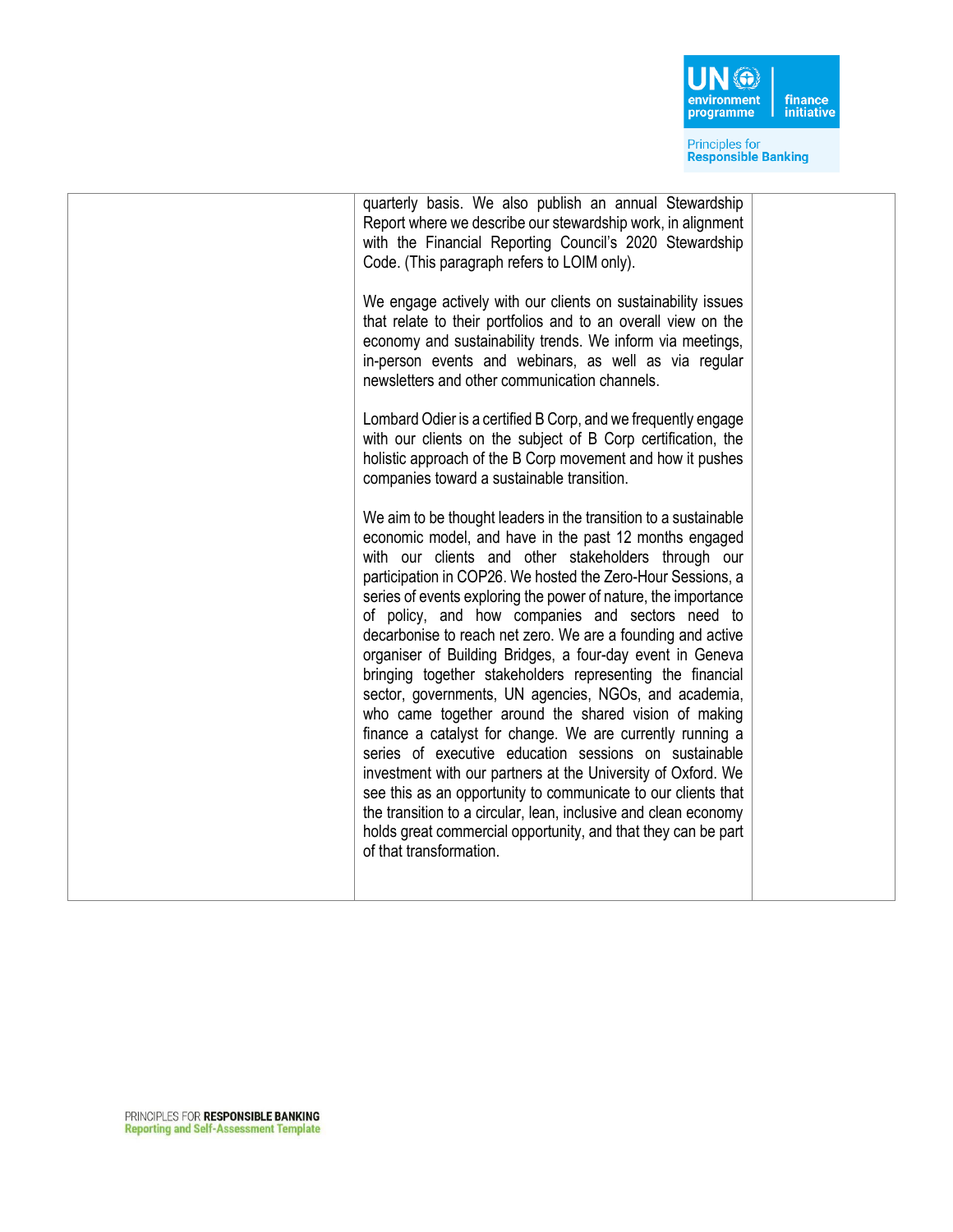### **Principle 4: Stakeholders**

| <b>Reporting and Self-Assessment</b>                                                                                                                                                                                                                                                                                                                                                                     | High-level summary of bank's response                                                                                                                                                                                                                                                                                                                                                                                                                                                                                                                                                                                                                                                                                                                                                                                                                                                                                                                                                                                                                                                                                                                                                                                                                                                                                                                                                                                                                                                                                                                                                                                                                                                                                                                                                                                                                                                                                                                                                                                                                                                                                                                                                                                                                                                                                                                                                                                                                                                                                                     | <b>References</b>                                                                                                                                                                                                                                                                                                                                                                                                                                                                                                                                                             |
|----------------------------------------------------------------------------------------------------------------------------------------------------------------------------------------------------------------------------------------------------------------------------------------------------------------------------------------------------------------------------------------------------------|-------------------------------------------------------------------------------------------------------------------------------------------------------------------------------------------------------------------------------------------------------------------------------------------------------------------------------------------------------------------------------------------------------------------------------------------------------------------------------------------------------------------------------------------------------------------------------------------------------------------------------------------------------------------------------------------------------------------------------------------------------------------------------------------------------------------------------------------------------------------------------------------------------------------------------------------------------------------------------------------------------------------------------------------------------------------------------------------------------------------------------------------------------------------------------------------------------------------------------------------------------------------------------------------------------------------------------------------------------------------------------------------------------------------------------------------------------------------------------------------------------------------------------------------------------------------------------------------------------------------------------------------------------------------------------------------------------------------------------------------------------------------------------------------------------------------------------------------------------------------------------------------------------------------------------------------------------------------------------------------------------------------------------------------------------------------------------------------------------------------------------------------------------------------------------------------------------------------------------------------------------------------------------------------------------------------------------------------------------------------------------------------------------------------------------------------------------------------------------------------------------------------------------------------|-------------------------------------------------------------------------------------------------------------------------------------------------------------------------------------------------------------------------------------------------------------------------------------------------------------------------------------------------------------------------------------------------------------------------------------------------------------------------------------------------------------------------------------------------------------------------------|
| <b>Requirements</b>                                                                                                                                                                                                                                                                                                                                                                                      |                                                                                                                                                                                                                                                                                                                                                                                                                                                                                                                                                                                                                                                                                                                                                                                                                                                                                                                                                                                                                                                                                                                                                                                                                                                                                                                                                                                                                                                                                                                                                                                                                                                                                                                                                                                                                                                                                                                                                                                                                                                                                                                                                                                                                                                                                                                                                                                                                                                                                                                                           |                                                                                                                                                                                                                                                                                                                                                                                                                                                                                                                                                                               |
|                                                                                                                                                                                                                                                                                                                                                                                                          |                                                                                                                                                                                                                                                                                                                                                                                                                                                                                                                                                                                                                                                                                                                                                                                                                                                                                                                                                                                                                                                                                                                                                                                                                                                                                                                                                                                                                                                                                                                                                                                                                                                                                                                                                                                                                                                                                                                                                                                                                                                                                                                                                                                                                                                                                                                                                                                                                                                                                                                                           |                                                                                                                                                                                                                                                                                                                                                                                                                                                                                                                                                                               |
| 4.1 Describe which stakeholders (or<br>groups/types of stakeholders)<br>your bank has consulted,<br>engaged, collaborated or<br>partnered with for the purpose of<br>implementing these Principles and<br>improving your bank's impacts.<br>This should include a high-level<br>overview of how your bank has<br>identified relevant stakeholders<br>and what issues were<br>addressed/results achieved. | We will proactively and responsibly consult, engage and partner with relevant stakeholders to achieve society's goals.<br>We understand that banks play a central role in our economy<br>and society, and that what will make them thrive in the long term<br>will also be good for business. As a global wealth and asset<br>manager, we believe it is our fiduciary duty to help our clients<br>mitigate the risks and capture the opportunities associated with<br>the transition to a Circular, Lean, Inclusive and Clean (CLIC™)<br>economy. This involves working collectively with a range of<br>stakeholders. As a certified B Corp, collaborative engagement<br>is a key part of our interactions with all our stakeholders.<br>Employee engagement is key to improving our footprint and to<br>offering a healthy working experience. We encourage input from<br>our employees and follow up on suggestions and requests. Our<br>annual employee satisfaction survey gives us detailed feedback<br>on engagement levels and highlights areas for improvement.<br>We also collaborate with Alaya, a social engagement platform,<br>with whom we are creating initiatives around sustainability and<br>volunteerism for our colleagues globally. Lombard Odier offers<br>all our employees one paid day off for volunteering per year.<br>Since 2005 we are a founding member of the Corporate Support<br>Group of the International Committee of the Red Cross (ICRC)<br>where we provided, among other projects, expertise and seed<br>funding to incubate the Program for Humanitarian Impact<br>Investment (PHII), also known as the "Humanitarian Impact"<br>Bond". In 2021, Fondation Lombard Odier continued to support<br>ICRC's efforts in the field of New Financing Models for<br>humanitarian action. Another example is our collaboration with<br>local organisations such as Terre des Hommes Switzerland,<br>which hosted in 2021 its 30 <sup>th</sup> edition of the "Walk of Hope", which<br>each year unites thousands of children to walk in favour of<br>children rights, sponsored by their families. To mark the<br>occasion, a new "Corporate Walk of Hope," specifically for<br>companies and their employees, was created in parallel to the<br>traditional event and made possible thanks to the seed financing<br>of Fondation Lombard Odier. This year, the funds raised were<br>allocated to three programmes located in Haiti, Peru, and Mali.<br>We seek to engage with suppliers who have adopted | Lombard_Odier_<br>Group_Supplier_<br>Code_of_Conduct<br>.pdf<br>(lombardodier.co<br><u>m)</u><br><b>Group CSR</b><br>Ambition_04.2021<br>_EN.pdf<br>(lombardodier.co<br><u>m)</u><br>Predictors of<br>Success in a<br><b>Greening World</b><br>(ox.ac.uk)<br>Driving Innovative<br>Finance for<br>Impact -<br>Innovative<br>Finance IMD<br>Program<br>Home - C4DT<br>Alaya - The<br><b>Corporate Giving</b><br>& Volunteering<br>software for<br>employees<br>(alayagood.com)<br><b>Business as a</b><br>force for good $ B $<br>Lab Switzerland<br>(blab-<br>switzerland.ch) |
|                                                                                                                                                                                                                                                                                                                                                                                                          | meaningful corporate responsibility policies and programmes                                                                                                                                                                                                                                                                                                                                                                                                                                                                                                                                                                                                                                                                                                                                                                                                                                                                                                                                                                                                                                                                                                                                                                                                                                                                                                                                                                                                                                                                                                                                                                                                                                                                                                                                                                                                                                                                                                                                                                                                                                                                                                                                                                                                                                                                                                                                                                                                                                                                               |                                                                                                                                                                                                                                                                                                                                                                                                                                                                                                                                                                               |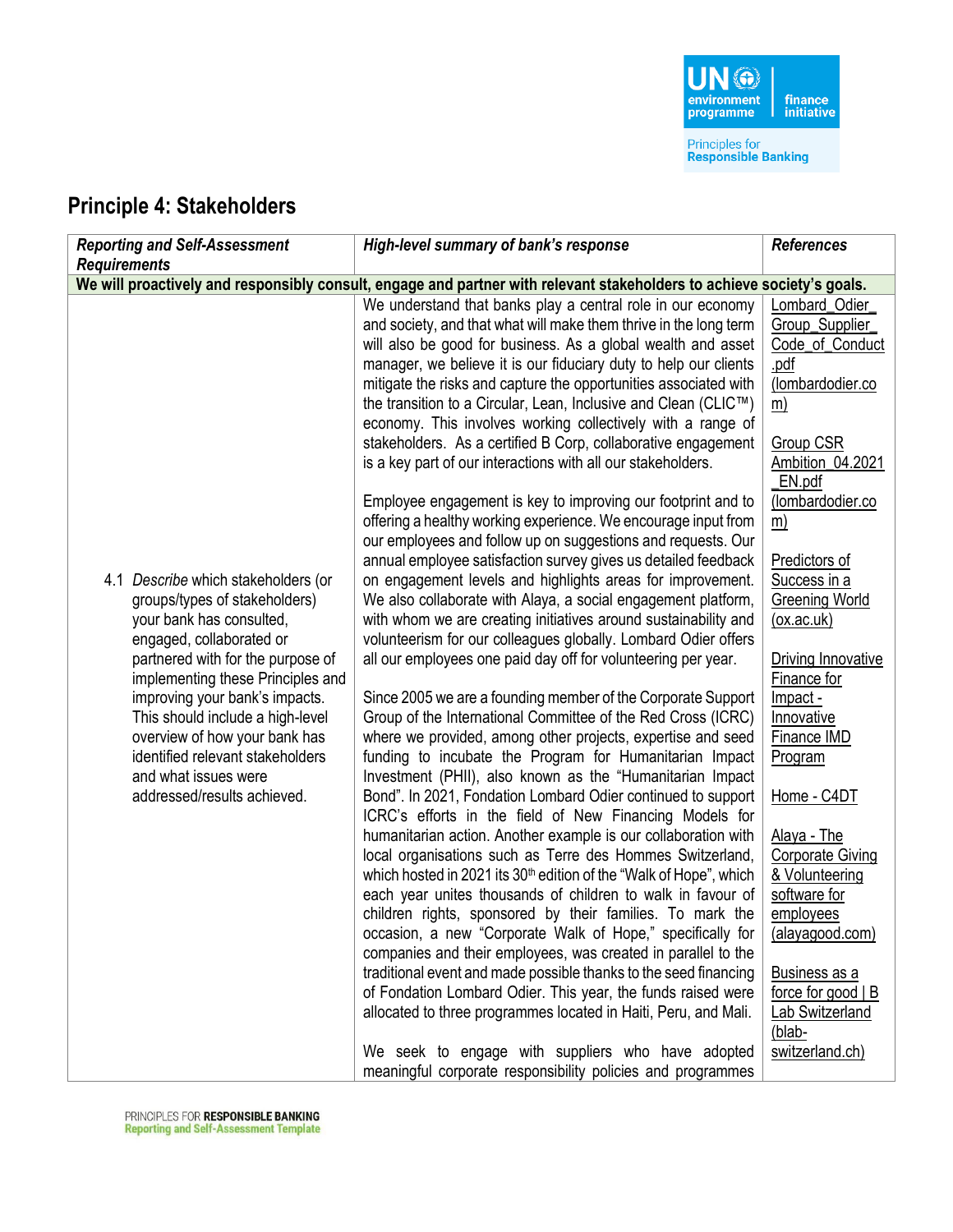

that cover and actively support ethical conduct, diversity, social responsibility and environmental sustainability. In our Supplier Code of Conduct, we confirm our expectation that all our suppliers will over time align their business practices with the Ten Principles of the UN Global Compact. In this context, we embed sustainability criteria in the selection of our suppliers and sourcing activities. We are a founding partner of the University of Geneva's Centre for Philanthropy, where we promote research, knowledge dissemination, awareness and dialogue between professionals and stakeholders taking philanthropy into the future. Since 2020, we collaborate with the University of Oxford to support teaching and research on sustainable finance and investments. In 2021, we published our first collaborative study "Predictors of Success in a Greening World". We are also a founding partner of the EPFL Center for Digital Trust (C4DT), a collaboration between researchers, industry, the public sector and civil society to define and realise a shared vision: re-inventing trust mechanisms that will contribute to prosperous, peaceful societies in the digital age. In 2021, Fondation Lombard Odier helped develop a new International Institute for Management Development (IMD) course program. "Driving Innovative Finance for Impact" is a 3-week program that aims to develop participants' organizational capacity to conduct innovative finance transactions in the humanitarian and development field. In addition, we are in the final stages of confirming a key partnership, with a consortium of three leading academic institutions. Lombard Odier supports UN Principles for Responsible Investing (UNPRI) collaborative initiatives and is actively involved with local, national and international regulatory and political authorities in promoting a sustainable finance framework. The PRI Collaboration Platform is a unique forum that allows signatories to pool resources, share information and enhance their influence on ESG issues. Lombard Odier is an active member of the Geneva financial

centre and contributes to various initiatives that aim to accelerate the transition to a sustainable financial system. Our co-Senior Managing Partner is the President of Swiss Sustainable Finance (SSF) and of Building Bridges, an annual event that includes politicians, the financial sector, and NGOs, to discuss the climate agenda and collaborate around a common vision of advancing sustainable finance to address the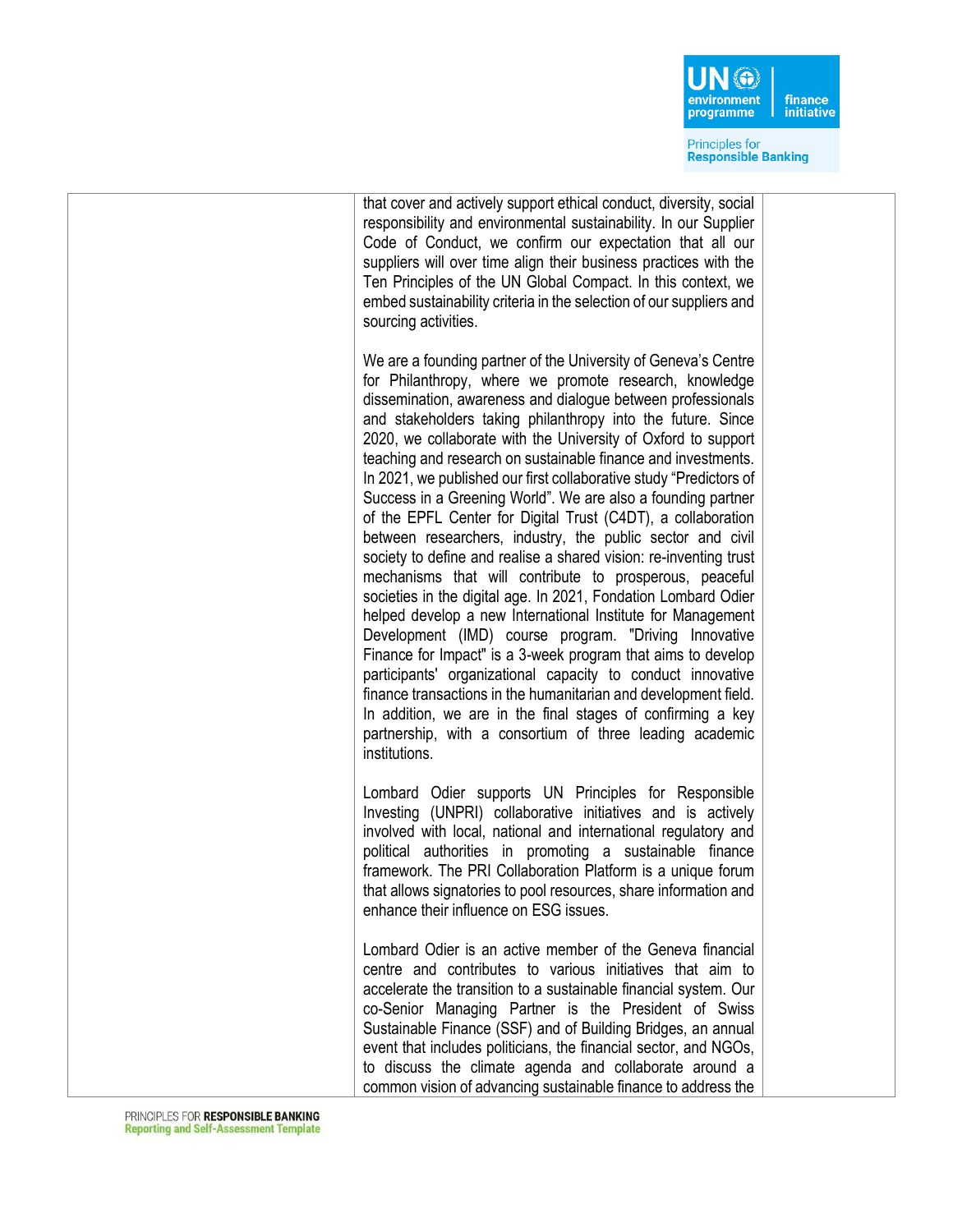

| Sustainable Development Goals (SDGs). Other examples of our<br>engagement include the UN Environment Programme Finance<br>Initiative (UNEP FI), The UN Principles for Responsible<br>Investing (UN PRI), or the Task Force on Climate-related<br>Financial Disclosure (TCFD).                                                                                                                                                                                                                                                                                                                      |  |
|----------------------------------------------------------------------------------------------------------------------------------------------------------------------------------------------------------------------------------------------------------------------------------------------------------------------------------------------------------------------------------------------------------------------------------------------------------------------------------------------------------------------------------------------------------------------------------------------------|--|
| A certified B Corp, we have, during the past three years,<br>integrated our 2019 B Impact Assessment results in our<br>sustainability roadmap. Our performance in the five areas<br>assessed by B Lab (governance, workers, community,<br>environment and customers) has been analysed in detail, and a<br>number of actions have been taken and initiatives launched. In<br>addition, as per the requirement for certified B Corps we have<br>modified our Articles of Association to reflect our aim to take the<br>impact on all stakeholders into consideration in our strategic<br>decisions. |  |
|                                                                                                                                                                                                                                                                                                                                                                                                                                                                                                                                                                                                    |  |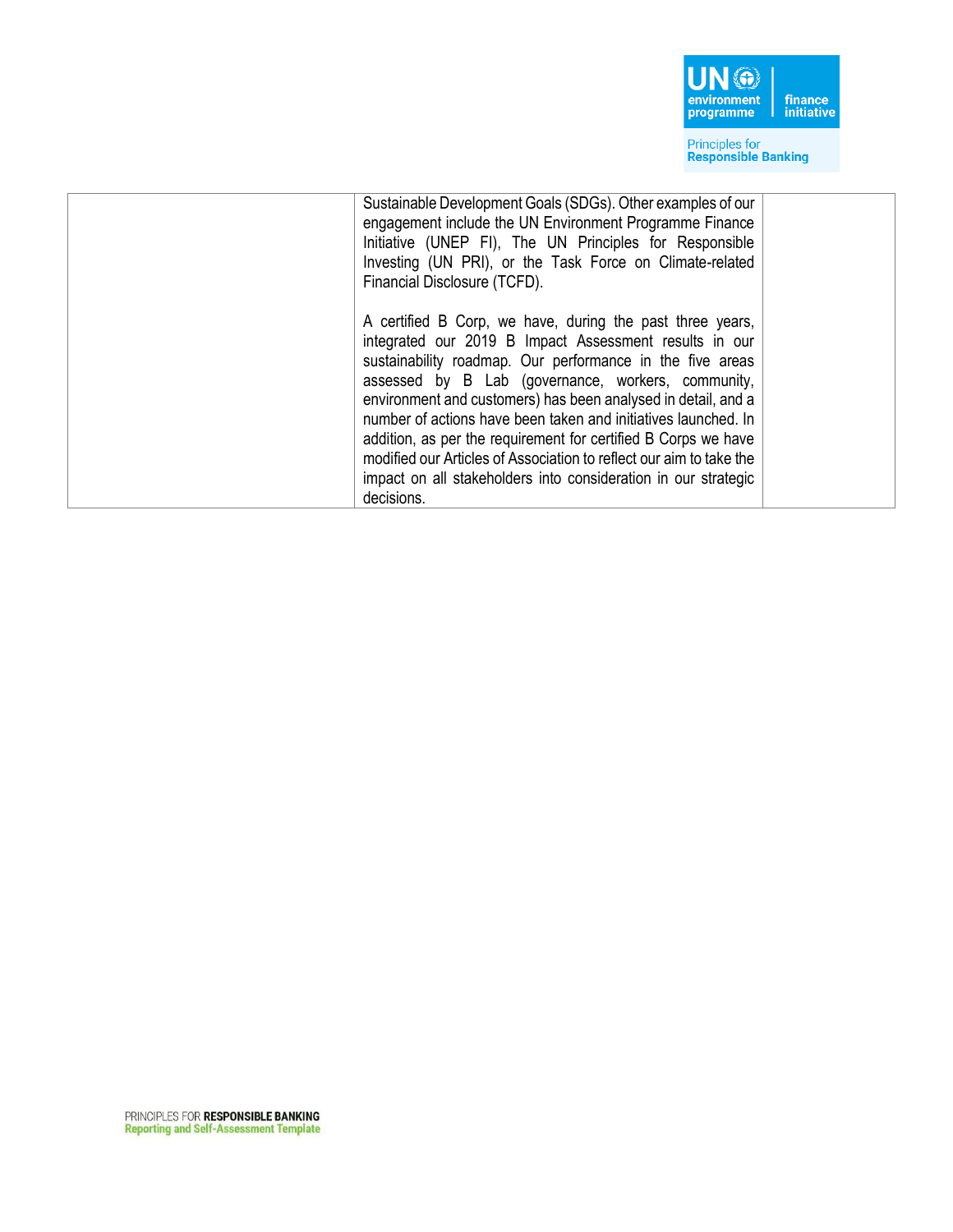

### **Principle 5: Governance & Culture**

| <b>Reporting and Self-Assessment</b><br><b>Requirements</b>                                                                                                                                                                                                           | High-level summary of bank's response                                                                                                                                                                                                                                                                                                                                                                                                                                                                                                                                                                                                                                                                                                                                                                                                                                                                                                                                                                                                                                                                                                                                                                                                                                                                                                                                                                                                                                                                                                                                                                                                                                                                                                                                                                                                                                     | <b>References</b>                                                                                                                                          |  |  |
|-----------------------------------------------------------------------------------------------------------------------------------------------------------------------------------------------------------------------------------------------------------------------|---------------------------------------------------------------------------------------------------------------------------------------------------------------------------------------------------------------------------------------------------------------------------------------------------------------------------------------------------------------------------------------------------------------------------------------------------------------------------------------------------------------------------------------------------------------------------------------------------------------------------------------------------------------------------------------------------------------------------------------------------------------------------------------------------------------------------------------------------------------------------------------------------------------------------------------------------------------------------------------------------------------------------------------------------------------------------------------------------------------------------------------------------------------------------------------------------------------------------------------------------------------------------------------------------------------------------------------------------------------------------------------------------------------------------------------------------------------------------------------------------------------------------------------------------------------------------------------------------------------------------------------------------------------------------------------------------------------------------------------------------------------------------------------------------------------------------------------------------------------------------|------------------------------------------------------------------------------------------------------------------------------------------------------------|--|--|
| We will implement our commitment to these Principles through effective governance and a culture of responsible<br>banking                                                                                                                                             |                                                                                                                                                                                                                                                                                                                                                                                                                                                                                                                                                                                                                                                                                                                                                                                                                                                                                                                                                                                                                                                                                                                                                                                                                                                                                                                                                                                                                                                                                                                                                                                                                                                                                                                                                                                                                                                                           |                                                                                                                                                            |  |  |
| 5.1 Describe the relevant governance<br>structures, policies and procedures<br>your bank has in place/is planning to<br>put in place to manage significant<br>positive and negative (potential)<br>impacts and support effective<br>implementation of the Principles. | At the Lombard Odier Group level, our sustainability<br>governance has two key centres of responsibility :<br>Our Sustainability Steering Forum oversees our<br>sustainability philosophy, investment approach, and related<br>policies;<br>Our CSR Steering Forum ensures that our non-investment<br>related actions, operations and policies are aligned with our<br>sustainability values.<br>Both forums consist of senior management representatives<br>from across our business, thus including the wide range of<br>groups involved in driving Lombard Odier's sustainability work,<br>The Sustainability Steering Forum and the CSR Steering Forum<br>report to the Board of Managing Partners.<br>Additional groups responsible for layers of oversight and<br>governance around the implementation of our sustainable<br>investment philosophy and policies report to the Sustainability<br>Steering Forum, and one or more members of the management<br>team oversee each group:<br>The Lombard Odier Investment Management (LOIM)<br>Sustainability Committee is responsible for the<br>implementation of our sustainability framework.<br>The Lombard Odier Investment Management (LOIM)<br>Stewardship Committee is responsible for overseeing<br>and guiding our stewardship responsibilities for internally<br>managed funds.<br>LOIM Sustainability Forums: Within each asset class or<br>investment team, investment professionals act as internal<br>ESG (Environmental, Social, Governance)/SRI (Socially<br>Responsible Investment) specialists in close collaboration<br>with the central Sustainability and ESG teams.<br>Private Client Business: The Investment Committee<br>consists of the Chief Investment Officer and the Product<br>Category Heads. This Committee works with investment<br>specialists across our different asset classes. | Corporate<br>Sustainability  <br><b>Lombard Odier</b><br>LOIM's<br>stewardship in<br>2021: seeking<br>progress on<br>climate and nature<br>  Lombard Odier |  |  |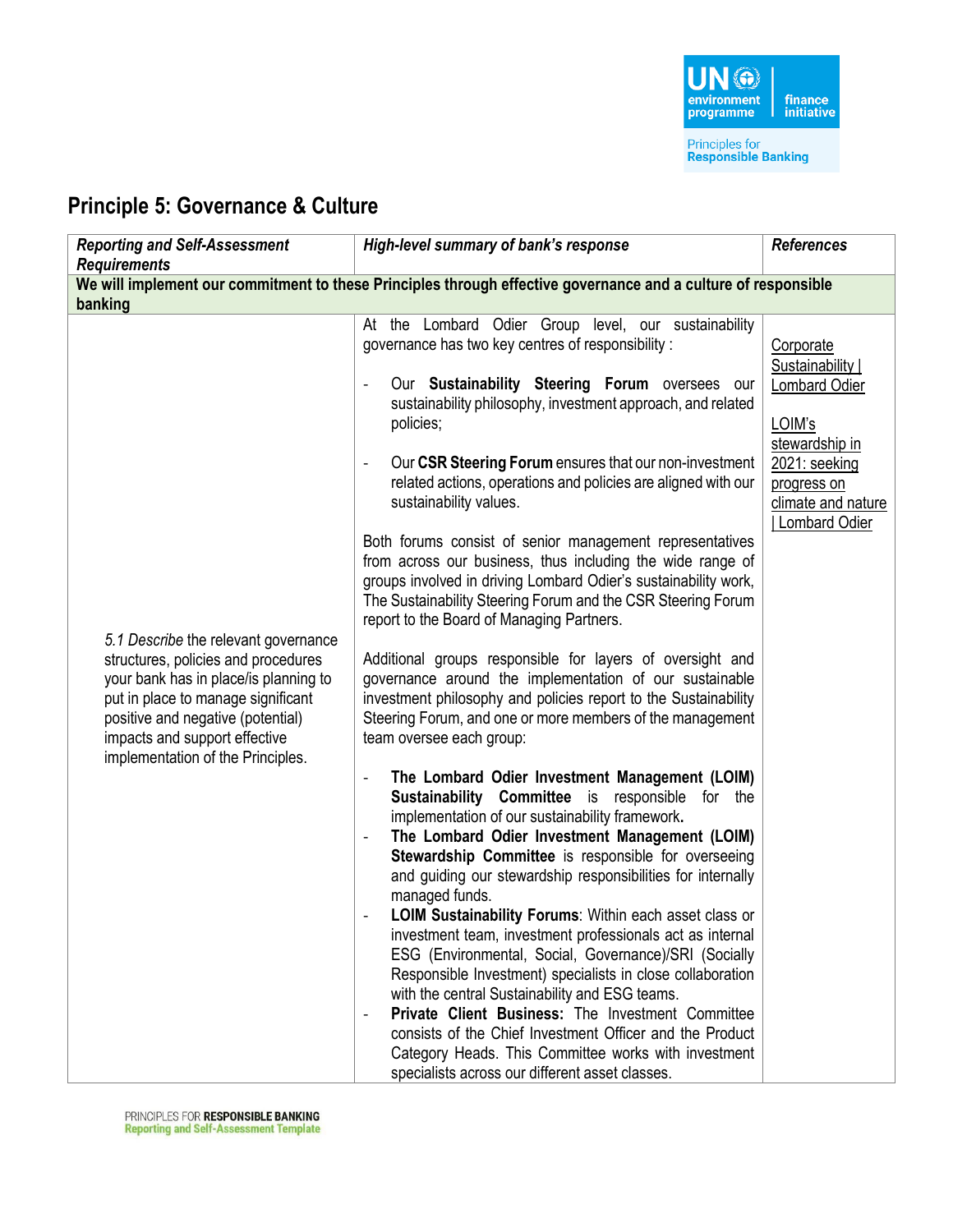

| 5.2 Describe the initiatives and measures<br>your bank has implemented or is<br>planning to implement to foster a<br>culture of responsible banking among<br>its employees. This should include a<br>high-level overview of capacity<br>building, inclusion in remuneration<br>structures and performance<br>management and leadership<br>communication, amongst others. | At Lombard Odier, we believe that sustainability must be<br>integrated in all units, at all levels, of our business. We aim to<br>foster knowledge and awareness on climate-related topics<br>through a range of channels, including intranet communication,<br>video and in-person conferences, articles, social media, but also<br>through a number of specific initiatives. In 2021, On World<br>Environment Day, we launched a 10-week 'Sustainability<br>Challenges' initiative for our employees globally. In partnership<br>with the social engagement platform Alaya, this initiative was<br>part of a campaign to promote sustainable development, both in<br>the workplace and at home. In the coming years, we plan to<br>offer sustainability training to our employees Group-wide.<br>In order to be responsible employees, all our collaborators are<br>educated in managing risk and must complete regular training<br>programmes, including Code of Conduct, information security<br>and data protection training. Depending on an employee's role,<br>they may be required to complete specialised training.<br>Our bespoke learning platform LO University offers a range of<br>training programs, including banking skills development,<br>technical skills development, higher education certification, as<br>well as several leadership trainings for middle and senior<br>management. Our continuous increase in training programs<br>offering reflects a sustainable choice to invest in our human<br>capital's professional and technical expertise, soft skills and<br>managerial competencies. | Corporate<br>Sustainability  <br>Lombard Odier |  |  |
|--------------------------------------------------------------------------------------------------------------------------------------------------------------------------------------------------------------------------------------------------------------------------------------------------------------------------------------------------------------------------|--------------------------------------------------------------------------------------------------------------------------------------------------------------------------------------------------------------------------------------------------------------------------------------------------------------------------------------------------------------------------------------------------------------------------------------------------------------------------------------------------------------------------------------------------------------------------------------------------------------------------------------------------------------------------------------------------------------------------------------------------------------------------------------------------------------------------------------------------------------------------------------------------------------------------------------------------------------------------------------------------------------------------------------------------------------------------------------------------------------------------------------------------------------------------------------------------------------------------------------------------------------------------------------------------------------------------------------------------------------------------------------------------------------------------------------------------------------------------------------------------------------------------------------------------------------------------------------------------------------------------|------------------------------------------------|--|--|
| 5.3 Governance Structure for<br>Implementation of the Principles<br>Show that your bank has a governance<br>structure in place for the implementation<br>of the PRB, including:                                                                                                                                                                                          | The implementation of the Principles is managed by our CSR<br>Steering Forum and our Sustainability Steering Forum.<br>Targets relating to the Principles are being developed in<br>accordance with the PRB timeline.                                                                                                                                                                                                                                                                                                                                                                                                                                                                                                                                                                                                                                                                                                                                                                                                                                                                                                                                                                                                                                                                                                                                                                                                                                                                                                                                                                                                    |                                                |  |  |
| a) target-setting and actions to achieve<br>targets set<br>b) remedial action in the event of<br>targets or milestones not being<br>achieved or unexpected negative<br>impacts being detected.                                                                                                                                                                           |                                                                                                                                                                                                                                                                                                                                                                                                                                                                                                                                                                                                                                                                                                                                                                                                                                                                                                                                                                                                                                                                                                                                                                                                                                                                                                                                                                                                                                                                                                                                                                                                                          |                                                |  |  |
| Please provide your bank's conclusion/ statement if it has fulfilled the requirements regarding Governance Structure for<br>Implementation of the Principles.                                                                                                                                                                                                            |                                                                                                                                                                                                                                                                                                                                                                                                                                                                                                                                                                                                                                                                                                                                                                                                                                                                                                                                                                                                                                                                                                                                                                                                                                                                                                                                                                                                                                                                                                                                                                                                                          |                                                |  |  |
| Lombard Odier has partially fulfilled the requirements regarding Governance Structure for Implementation of the Principles. Our                                                                                                                                                                                                                                          |                                                                                                                                                                                                                                                                                                                                                                                                                                                                                                                                                                                                                                                                                                                                                                                                                                                                                                                                                                                                                                                                                                                                                                                                                                                                                                                                                                                                                                                                                                                                                                                                                          |                                                |  |  |
| target setting is work in progress and will be reported in line with the PRB timeline.                                                                                                                                                                                                                                                                                   |                                                                                                                                                                                                                                                                                                                                                                                                                                                                                                                                                                                                                                                                                                                                                                                                                                                                                                                                                                                                                                                                                                                                                                                                                                                                                                                                                                                                                                                                                                                                                                                                                          |                                                |  |  |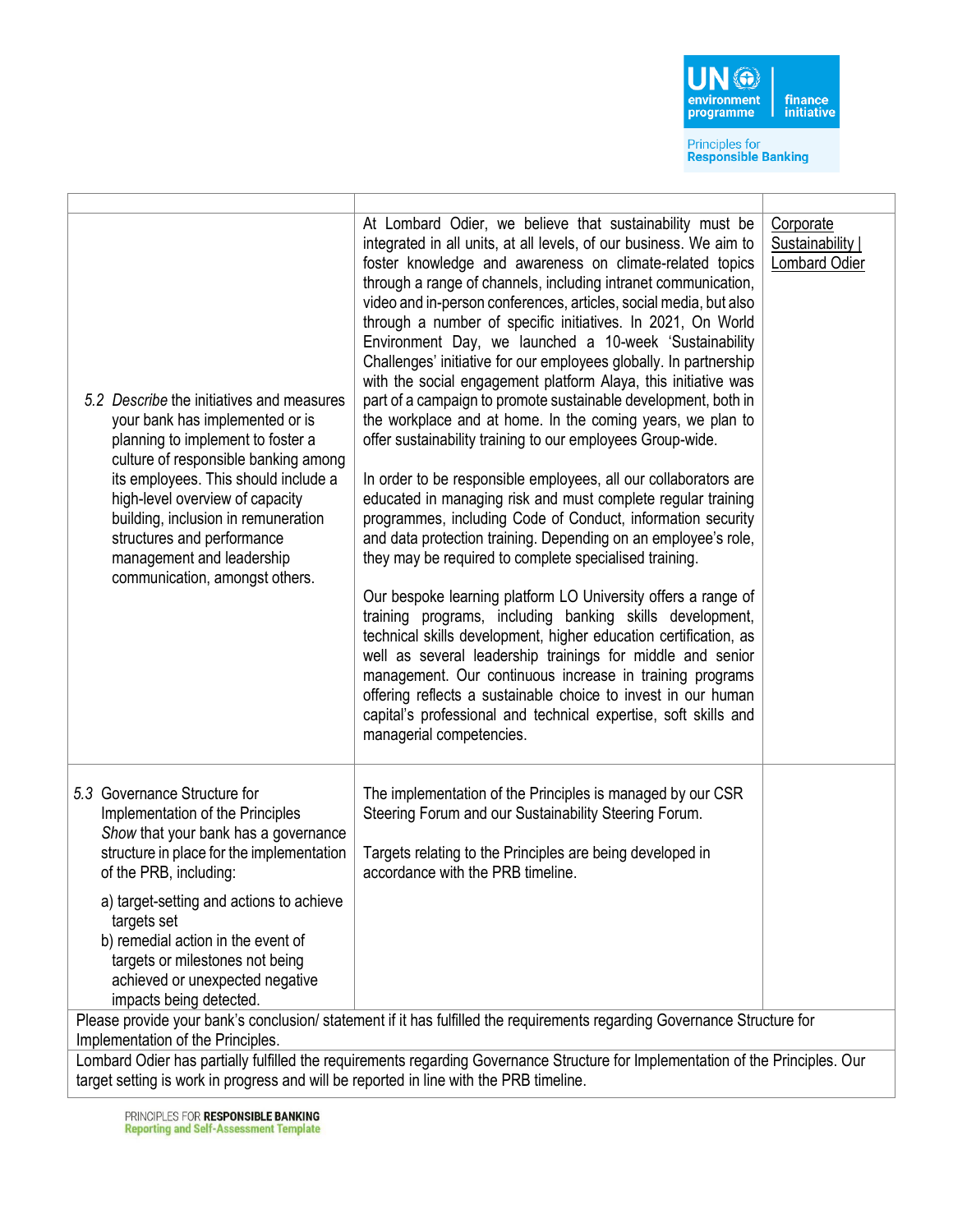

## **Principle 6: Transparency & Accountability**

| <b>Reporting and Self-Assessment</b><br><b>Requirements</b>                                                                                                                                                                                                                                                                                                                                                                                                                                                                                                                                                                                                                                                                                                                                                                                                                                                       | High-level summary of bank's response                                                                                                                                                                                                                                                                                                                                                                                                                                                                                                                                                                                                                                                                                                                                                                                                                                                                                                                                                                                                                                                                                                                                                                                                                                                                                                                                                                                                                                                                                                                                                                                                                                                                                                                                                                                                                                                                                                                                                                                                                      | <b>References</b>                                     |  |  |
|-------------------------------------------------------------------------------------------------------------------------------------------------------------------------------------------------------------------------------------------------------------------------------------------------------------------------------------------------------------------------------------------------------------------------------------------------------------------------------------------------------------------------------------------------------------------------------------------------------------------------------------------------------------------------------------------------------------------------------------------------------------------------------------------------------------------------------------------------------------------------------------------------------------------|------------------------------------------------------------------------------------------------------------------------------------------------------------------------------------------------------------------------------------------------------------------------------------------------------------------------------------------------------------------------------------------------------------------------------------------------------------------------------------------------------------------------------------------------------------------------------------------------------------------------------------------------------------------------------------------------------------------------------------------------------------------------------------------------------------------------------------------------------------------------------------------------------------------------------------------------------------------------------------------------------------------------------------------------------------------------------------------------------------------------------------------------------------------------------------------------------------------------------------------------------------------------------------------------------------------------------------------------------------------------------------------------------------------------------------------------------------------------------------------------------------------------------------------------------------------------------------------------------------------------------------------------------------------------------------------------------------------------------------------------------------------------------------------------------------------------------------------------------------------------------------------------------------------------------------------------------------------------------------------------------------------------------------------------------------|-------------------------------------------------------|--|--|
| We will periodically review our individual and collective implementation of these Principles and be transparent about and                                                                                                                                                                                                                                                                                                                                                                                                                                                                                                                                                                                                                                                                                                                                                                                         |                                                                                                                                                                                                                                                                                                                                                                                                                                                                                                                                                                                                                                                                                                                                                                                                                                                                                                                                                                                                                                                                                                                                                                                                                                                                                                                                                                                                                                                                                                                                                                                                                                                                                                                                                                                                                                                                                                                                                                                                                                                            |                                                       |  |  |
| 1.1 Progress on Implementing the<br>Principles<br>Show that your bank has progressed<br>on implementing the six Principles over<br>the last 12 months (up to 18 months in<br>your first reporting after becoming a<br>signatory) in addition to the setting and<br>implementation of targets in minimum<br>two areas (see $2.1-2.4$ ).<br>Show that your bank has considered<br>existing and emerging<br>international/regional good practices<br>relevant for the implementation of the<br>six Principles for Responsible Banking.<br>Based on this, it has defined priorities<br>and ambitions to align with good<br>practice.<br>Show that your bank has<br>implemented/is working on<br>implementing changes in existing<br>practices to reflect and be in line with<br>existing and emerging<br>international/regional good practices<br>and has made progress on its<br>implementation of these Principles. | accountable for our positive and negative impacts and our contribution to society's goals.<br>In the 18 months since becoming a PRB signatory, Lombard<br>Odier has done a thorough review of its operations to<br>determine the level of sustainability integration in our<br>activities. We consolidate our actions in our annual<br>Sustainability Report, annual carbon footprint analysis, and<br>other analyses that allow us to measure and design<br>improvement initiatives in specific areas. An internal project<br>aims at embedding the relevant regional sustainability<br>regulatory frameworks within our investment processes.<br>Realising a sustainable economy will require collaboration<br>between a diverse range of stakeholders. We are therefore<br>active in a number of frameworks, which we believe reflect<br>regional and international best practices. In the past 12<br>months, we joined the following initiatives:<br>The Sustainable markets Initiative's Natural Capital<br>$\bullet$<br><b>Investment Alliance</b><br>The Forest Investor Club<br>$\bullet$<br>The Net Zero Asset managers Initiative<br>$\bullet$<br>The Glasgow Financial Alliance to Net Zero<br>$\bullet$<br>The Taskforce on Nature-related Financial<br>$\bullet$<br><b>Disclosures</b><br>We also collaborate, through strategic partnerships, with<br>the University of Oxford, to support teaching and<br>(i)<br>research on sustainable finance and investments, as<br>well as integrate the latest knowledge on the<br>relationships between investing and sustainability<br>into our investment strategies.<br>SYSTEMIQ, a system change firm. This partnership<br>(ii)<br>enables us to continually enhance our client offering<br>by understanding the extent to which potential<br>investments are aligned with the sustainability<br>transition earlier in the process and in greater detail.<br>We are in the final stages of confirming a key<br>(iii)<br>partnership with a consortium of three leading<br>academic institutions. | Corporate<br>Sustainability  <br><b>Lombard Odier</b> |  |  |